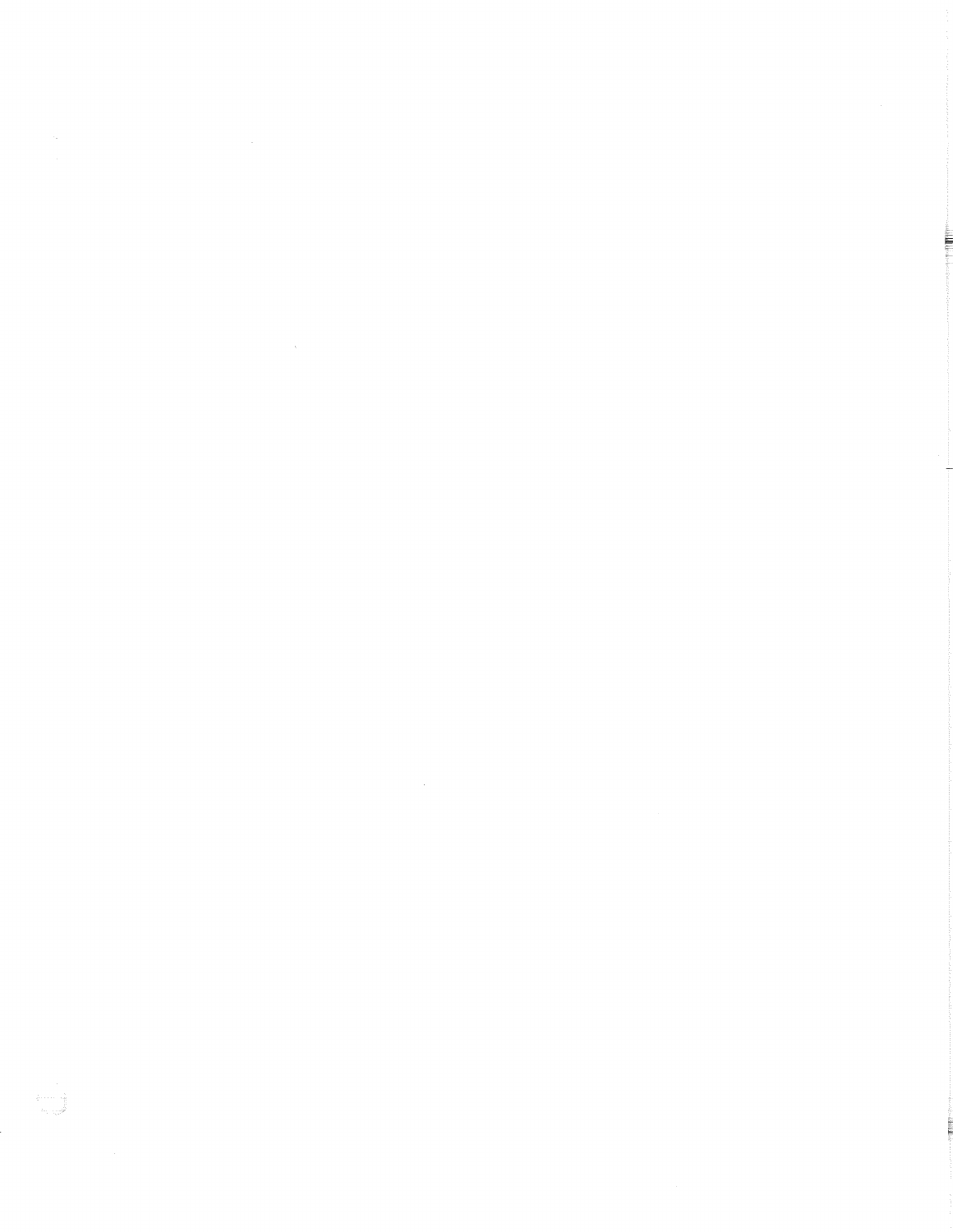## **DIVISION 4 SANITARY SEWER**

#### **4.1 PURPOSE**

- a. In addition to the purposes outlined under Division 1 of these Design Standards, the purpose of these Standards is to ensure the development of a sanitary sewer system which will:
	- 1) be of adequate design to carry the expected flow, within the design life, and at sufficient depth to serve all adjacent properties;
	- 2) have sufficient grade to maintain a minimum velocity of two (2) feet per second when flowing full;
	- 3) have sufficient structural strength to withstand all external loads which may be imposed;
	- 4) be of materials resistant to both corrosion and erosion with a minimum design life of 75 years;
	- 5) be economical and safe to build and maintain;
	- 6) prevent infiltration and inflow of ground and surface waters.
	- 7) meet all design requirements of the Oregon Department of Environmental Quality (DEQ).

Alternate materials and methods will be considered for approval on the basis of these objectives.

b. These Standards cannot provide for all situations. They are intended to assist but not to substitute for competent work by professional design engineers.

## **4.2 APPLICABILITY**

- a. These Standards shall govern all construction and upgrading of all public sanitary sewer facilities in the City of Jefferson and applicable work within its service areas.
- b. Permanent sanitary sewer facilities shall be provided to all properties within the City of Jefferson in accordance with these Standards. This shall generally be interpreted to mean that permanent sanitary sewer distribution facilities shall be provided for existing legal lots of record at the time development occurs, and for new legal lots of record created by a major or minor partitioning or subdivision of land at the time of partitioning or subdivision.
- c. These design requirements may be used for private systems when plumbing code requirements cannot be met, provided the system is designed and appropriately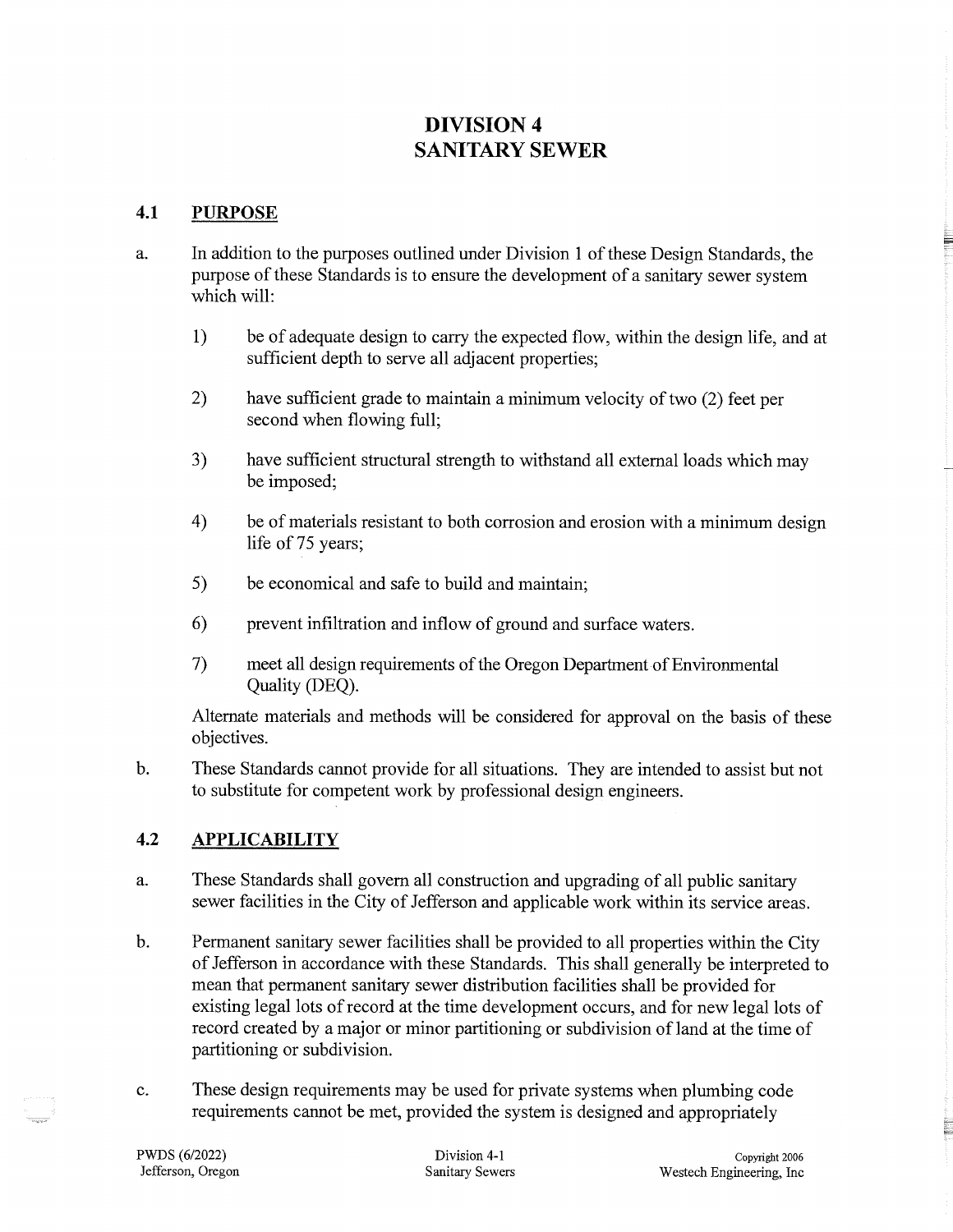certified by a professional civil engineer licensed in the State of Oregon, and provided design of private improvements to these public standards is not prohibited by the plumbing code or building official.

#### **4.3 SPECIAL ITEMS**

- a. The design of the following are considered special items and are not covered in detail in these Standards:
	- 1) Sewerage Pump Stations
	- 2) Force Mains
	- 3) Siphons
	- 4) Relining or Insitu Reconstruction of Existing Sewers
	- 5) Internal Sealing of Existing Sewers
	- 6) Treatment Plants
	- 7) Pretreatment Facilities
	- 8) Energy Dissipators
	- 9) Regulating Devices
	- 10) Flow Measurement Devices
	- 11) Hydrogen Sulfide and/or Hazardous Gases
- b. Review and approval of the above special items by the Public Works Director shall be required. When requested by the City, full design calculations shall be submitted for review prior to approval.

#### **4.4 APPROVAL OF ALTERNATE MATERIALS AND METHODS**

- a. Any alternate material or method not explicitly approved herein will be considered for approval on the basis of the objectives set forth in Paragraph 4.1, Purpose. Persons seeking such approval shall make application in writing to the Public Works Director. Approval of any major deviation from these Standards shall be in written form. Approval of minor matters will be made in writing, if requested. Any and all such requests shall be submitted in writing to the Public Works Director prior to City approval of the design drawings.
- b. Any alternate must meet or exceed the minimum requirements set forth in these Design Standards *(also see "equal"* & *"substitute" definitions under PWDS 1.4).*
- c. The written application is to include, but is not limited to, the manufacturer's specifications and testing results, design drawings, calculations and other pertinent information.
- d. Any deviations or special problems shall be reviewed on a case-by-case basis and approved by the Public Works Director. When requested by the City, full design calculations shall be submitted for review with the request for approval.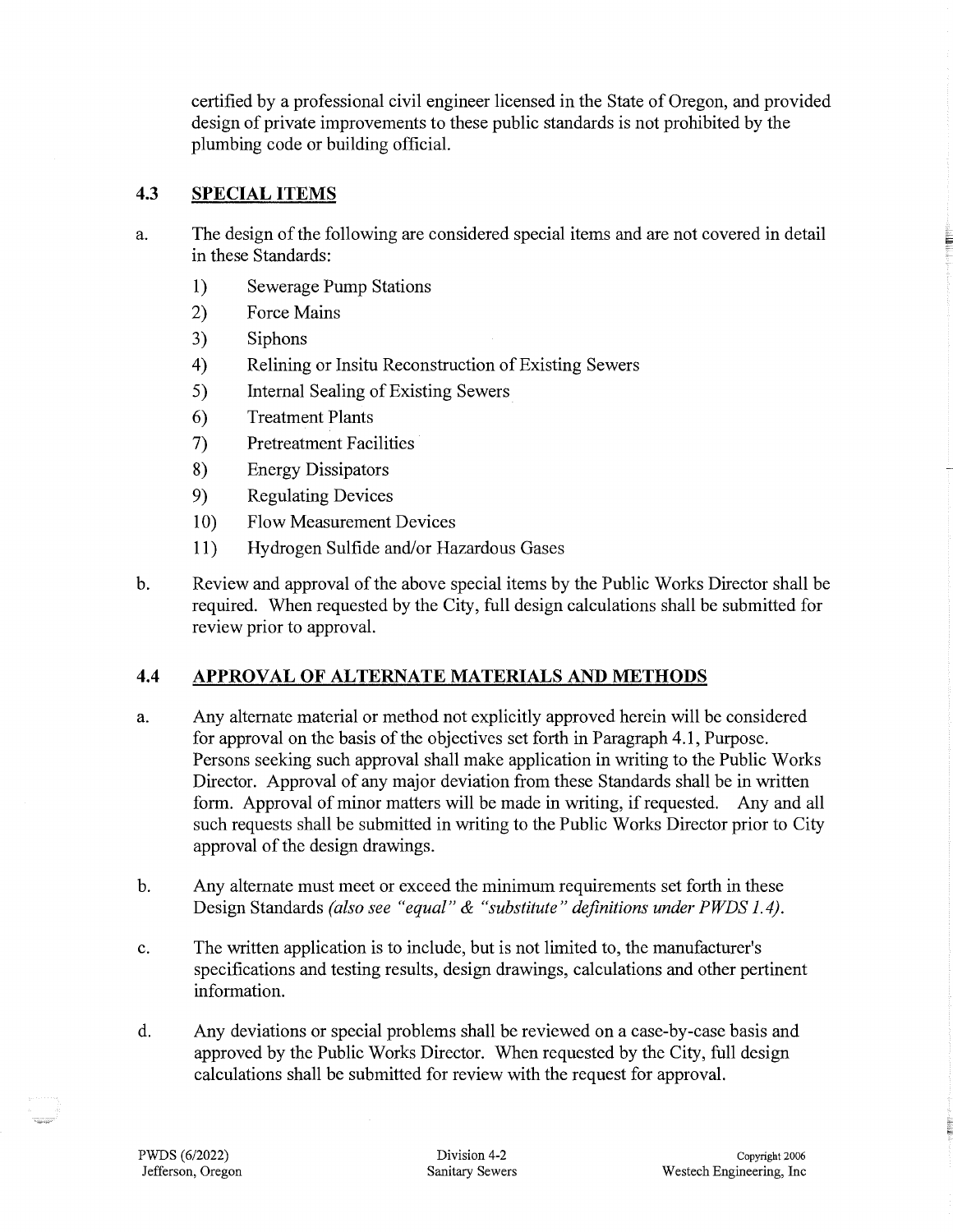#### **4.5 CONSTRUCTION DRAWINGS**

- a. Construction drawings shall conform to the requirements of Division 1 of these Design Standards.
- b. Detail drawings shall be included on the construction drawings for all sanitary sewer appurtenances including manholes, cleanouts, metering manholes, lateral connections, etc.

## **4.6 STANDARD DETAILS**

- a. Standard details included in the appendix are supplemental to the text of these design standards and show the City's minimum requirements for the construction of certain standard system components.
- b. In the case of conflicts between the text of these design standards and the standard details, the more stringent as determined by the Public Works Director shall apply.
- c. As required by Division 1 of these standards, all applicable standard details shall be included on the construction drawings.

#### **4.7 DEFINITIONS AND TERMS**

- a. In addition to the definitions contained in Division 1 of these Standards, the following definitions may apply particularly to sanitary sewer systems. Unless otherwise defined in these Design Standards, the following definitions and abbreviations shall apply whenever used. Other definitions as outlined in the Oregon Plumbing Specialty Code (OPSC) shall also apply.
	- 1) Abbreviations: Acceptable abbreviations for showing types of new and existing pipe materials on the plans are as follows:
		- a) AC Asbestos Cement
		- b) CI Cast Iron
		- c) CP Non-reinforced Concrete Pipe
		- d) DI Ductile Iron
		- e) HDPE High Density Polyethylene
		- f) PVC Polyvinyl Chloride
		- g) RCP Reinforced Concrete Pipe
	- 2) Building Drain: The building drain is that part of the lowest piping of the drainage system which receives the discharge from waste and other drainage pipes inside the walls of the building and conveys it to the building sewer, which begins five feet outside the building wall *(building foundation).*
	- 3) Building Sewer: That part of the horizontal piping of the drainage system which extends from the end of the building drain and which receives the discharge of the building drain and conveys it to a public sanitary sewer system, private sanitary sewer system, individual sewage disposal system, or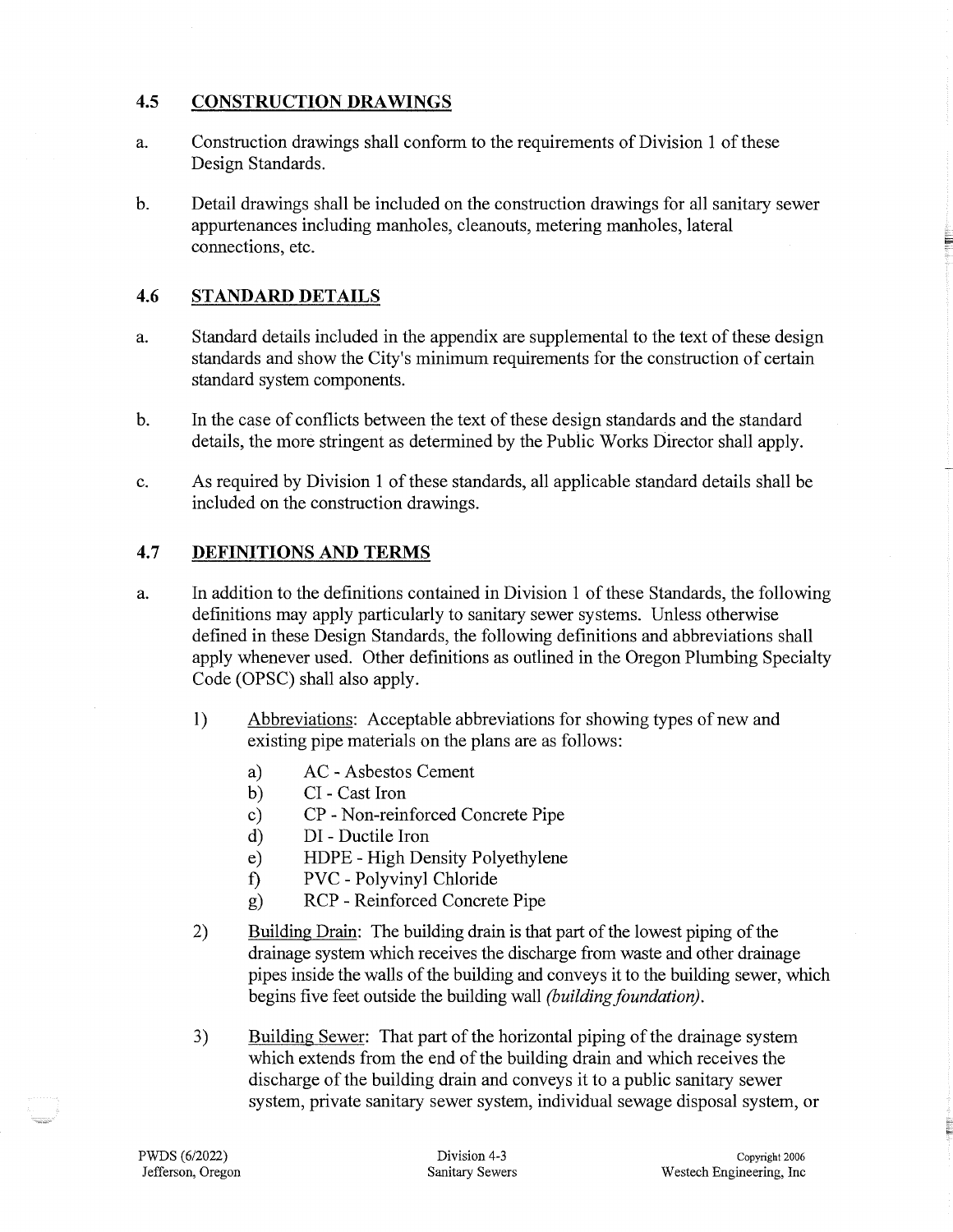other approved point of disposal.

- 4) Collection Sewer: Lateral and mainline sanitary sewers.
- 5) Collection System: Facilities maintained by the City for the collecting, conveying, pumping and controlling of wastewater.
- 6) Contact Cooling Water: Water which is used as a medium for carrying away excess heat from apparatus, appliance, mechanism or device in which, in the course of cooling process, comes in direct contact with the product, is mixed or co-mingled with any other substance or used as a means of carrying off any other substance, in suspension or in solution. Contact cooling water is considered to be a process wastewater and may require pretreatment prior to discharge into the City's sewer system.
- 7) Domestic Sewage: The liquid and water borne waste derived from the ordinary living processes, free from industrial wastes, and of such character to permit satisfactory disposal, without special treatment into the public sanitary sewer or by means of private sanitary sewage disposal system.
- 8) Drainage Waste: Stormwater, groundwater, surface drainage, subsurface drainage, spring water, well overflow, roof drainage, or other like drainage other than sewage or industrial waste.
- 9) Fixture Unit Equivalents: The unit equivalent of plumbing fixtures as tabulated of the Oregon Plumbing Specialty Code (OPSC).
- 10) Flow: The wastewater flow from an industry, institution or house connection *(daily average).*
- 11) Industrial Waste: A water borne waste and wastewater from an industrial user.
- 12) Lateral Sewer: Any public sanitary sewer which has no other common sanitary sewers discharging into it.
- 13) Mainline Sewer: Any public sanitary sewer which receives flow from one or more lateral sewers.
- 14) Noncontact Cooling Water: Water other than sewage or industrial waste which is used as a medium for carrying away excess heat from apparatus, appliance, mechanism or devise in which, in the course of cooling process, is not mixed or co-mingled with any other substance or used as a means of carrying off any other substance, in suspension or in solution, thereby exiting such cooling process in substantially the same condition, save for temperature, as when it entered.
- 15) Plumbing System: All plumbing fixtures and traps, or soil, waste, special waste and vent pipes within a building and to a point five feet outside the

 $\sim$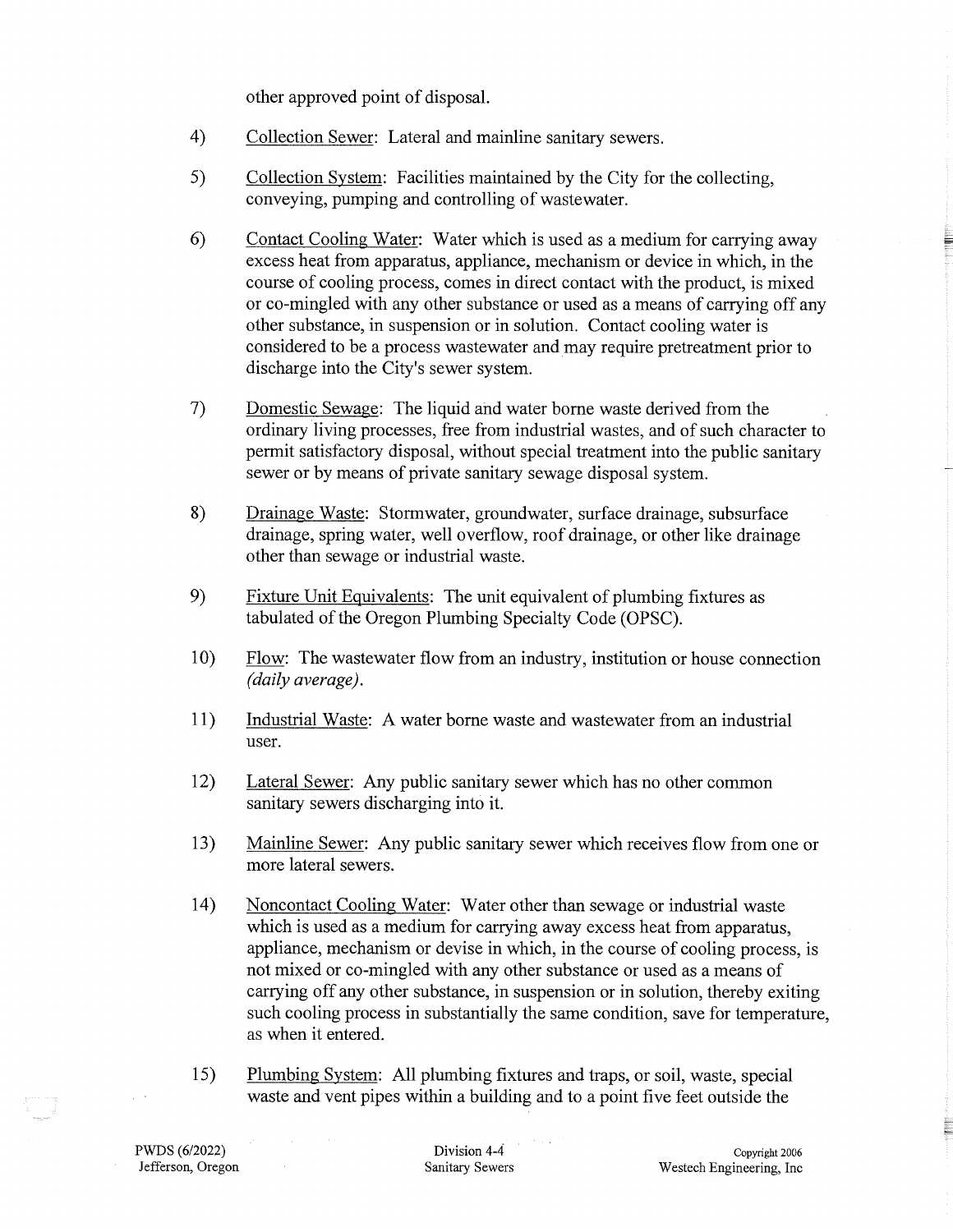building foundation thereof.

- 16) Private Collection System/Private Sewer: A privately owned and maintained sanitary sewer system installed to serve multi-unit structures on single ownership properties, which cannot legally be further divided, such as apartments, mobile home parks and schools or installed in commercial or industrial developments.
- 17) Property Line Cleanout: A cleanout *(to City standards)* is installed on a sanitary sewer service lateral and which is located at or near the point where the sewer service lateral leaves the public right-of-way *(at or near the point where* it *leaves the public sewer easement for sewer mainlines not constructed in public right-of-ways).* This general term applies even if said cleanouts are not installed directly on the property line or easement boundary. Other cleanouts between the Property Line Cleanout and the building *(whether or not installed on other property lines crossed)* are private cleanouts which must conform with the Oregon Plumbing Specialty Code (OPSC) standards.
- 18) Public Sewer: Any sanitary sewer in the public right-of-way or easement operated and maintained by the City.
- 19) Sewer Service Lateral: That portion of the building sewer from the right-ofway line *(or easement boundary)* to a public sanitary sewer, private sanitary sewer, individual sanitary sewage disposal system, or other point of disposal. Lateral maintenance responsibility. The entire portion of the sanitary sewer lateral and building sewer from the building to the public mainline shall be the sole responsibility of the property owner for maintenance and/or repair, whether or not a property line cleanout exists. The required property line cleanout for new services or rehabilitated existing services is required to allow the service lateral to be located, as well as to facilitate cleaning and maintenance of the portion of the sewer lateral under City streets, and decrease the likelihood of having to cut or excavate City streets.
- 20) Sewage: The wastewater derived from human habitation and use of buildings for residential, institutional or commercial purposes, excluding storm waters and industrial waste.
- 21) Structures: Those structures designated on the plans as manholes, siphons, junctions or diversion facilities, etc. Detailed drawings of structures or devices commonly used in City work and mentioned in these Standards are included in the standard construction specifications.
- 22) Trunk Sewer: A public sanitary sewer ten inches or larger which has been or is being constructed to receive the flow of more than one mainline sewer.

E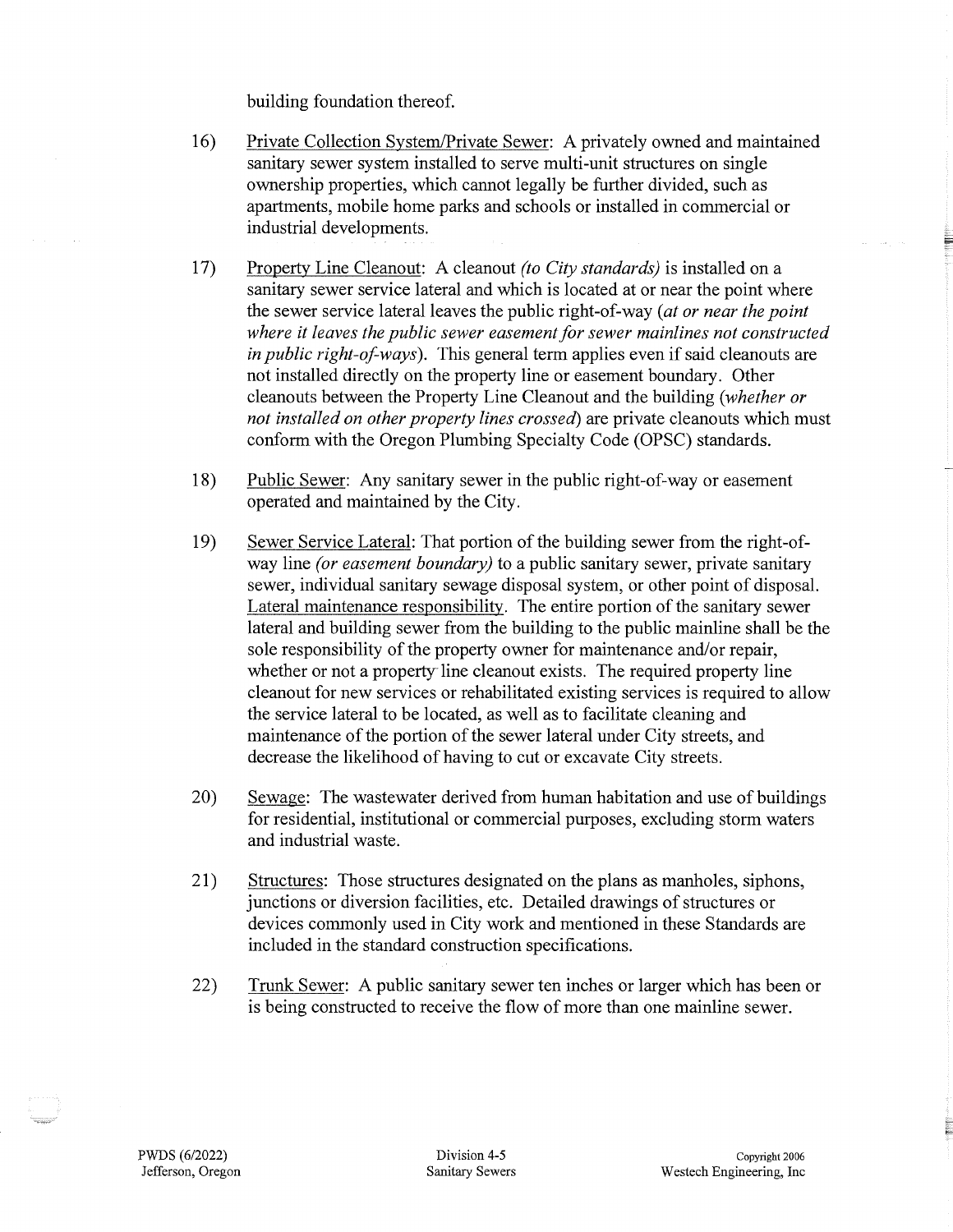#### **4.8 MATERIALS**

#### a. **General**

- 1) Unless otherwise approved by the City Engineer, materials shall conform to the minimum requirements outlined herein and as shown on the Standard Details. This listing is not intended to be complete nor designed to replace the City's Public Works Construction Standards (PWCS).
- 2) In the case of conflicts between the provisions of these design standards and the PWCS, the more stringent as determined by the Public Works Director shall apply. Acceptable materials shall be as outlined in these Design Standards.
- 3) It is not intended that materials listed herein are to be considered acceptable for all applications. The design engineer shall determine the materials suitable for the project to the satisfaction of the City Engineer.
- 4) Granular backfill shall be %"-0 conforming to OSSC (ODOT/APWA) 02630.10 (Dense Graded Base Aggregate), with no more than 10% passing the #40 sieve and no more than 5% passing the #200 sieve.

#### b. **Non-Pressure PVC Sewer Pipe**

- 1) Pipe and fittings fifteen (15)-inches in diameter or less shall conform to ASTM D-3034, SDR 35.
- 2) Pipe and fittings eighteen (18) through twenty-seven (27)-inches in diameter shall conform to ASTM F-679.
- 3) Pipe shall be continually marked with manufacturer's name, pipe size, cell classification, SDR rating, and ASTM classification.
- 4) The joints shall conform to ASTM D-3212, Joints for Drain and Sewer Plastic Pipes Using Flexible Elastomeric Seals.

#### c. **Pressure PVC Sewer Pipe**

- 1) Where approved by the Public Works Director, PVC pressure pipe shall conform to the requirements of A WWA C-900 *(design stress of 4000 psi),*  NSF approved, with cast iron pipe equivalent (CI) outside diameter dimensions. Pipe shall be PVC pipe with wall thickness equivalent to a standard dimension ratio (SDR) of 18.
- 2) Restrained joint PVC pipe shall be used in locations and configurations as required by the City Engineer *(Diamond Lok-21, Eagle Loe 900, TerraBrute CR, CertaLok C900 or approved equal, as approved by the City Engineer and Public Works Director for the specific application).*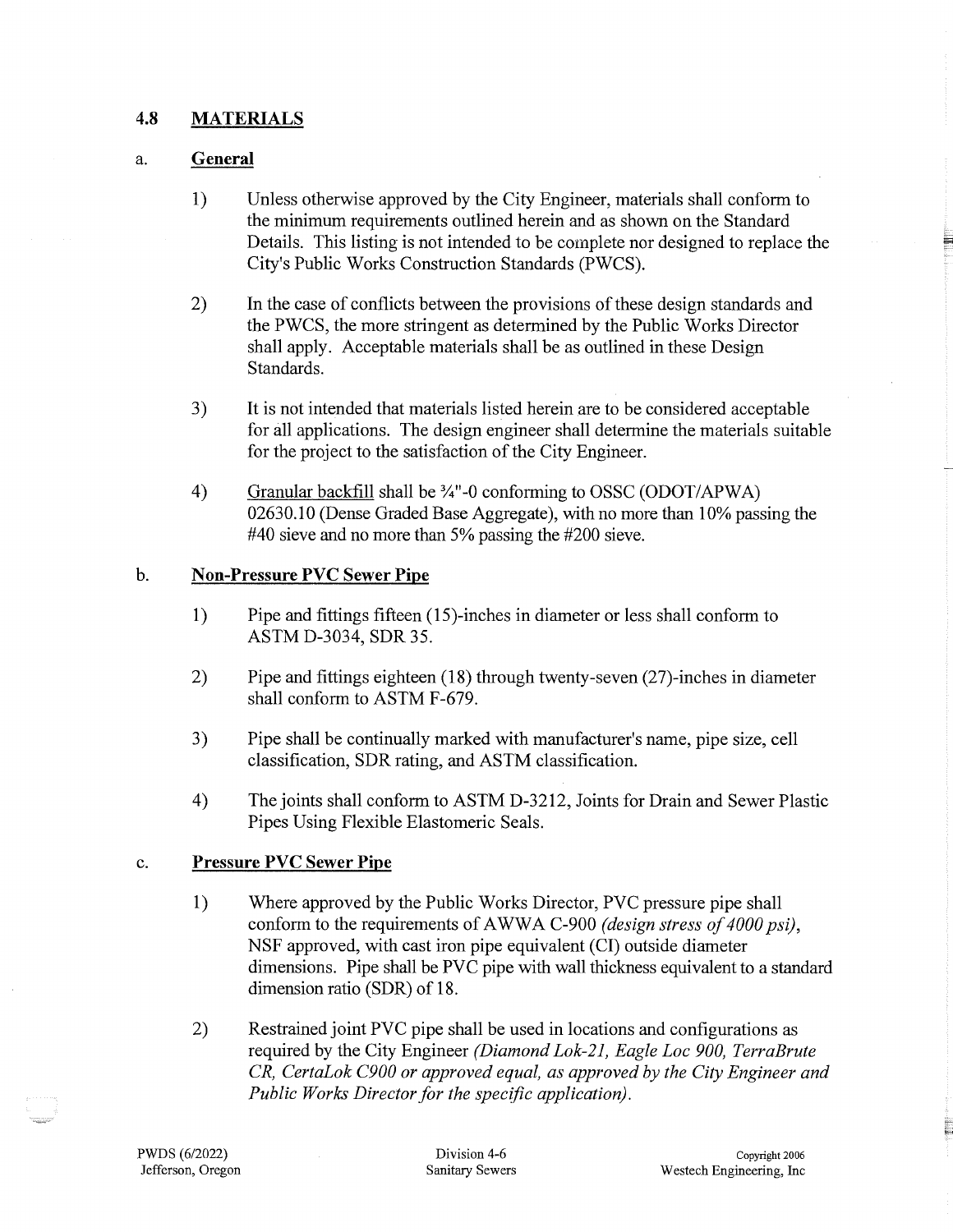## d. **Ductile Iron Pipe**

- 1) Ductile iron pipe shall be centrifugally cast in conformance to AWWA C-151.
- 2) Ductile iron sewer pipe shall be minimum Class 50 thickness for non-pressure applications, Class 52 for pressure applications.
- 3) · ·· All ductile iron pipe and fittings· shall be cement-mortar lined and seal coated in accordance with AWWA C-104.
- 4) All ductile iron pipe and fittings buried underground shall be coated on the outside with a standard coating of black bituminous paint a minimum of 1 mil thick unless otherwise specified.

#### e. **Joints**

- 1) Joints for pipe shall be push-on joints using factory installed elastomeric ring gaskets. The gaskets shall be securely fixed into place by the manufacturer so that they cannot be dislodged during joint assembly.
- 2) The gaskets shall be of a composition and texture which is resistant to common ingredients of sewage and industrial wastes, including oils and groundwater, and which will endure permanently under the conditions of the proposed use.

#### f. **Pipe Accessories**

- 1) Fittings shall be of the same material as the pipe, molded or formed to suit pipe size and end design, in required tee, bends, elbows, cleanouts, reducers, traps and other configurations as required.
- 2) Flexible, Mechanical Couplings and Adapters *(gravity applications)* 
	- a) Flexible, mechanical couplers and adapters shall be used for connecting plain ends of non-compatible types or sizes of pipe and for the installation of cut-in tee connections and other fittings into existing lines.
	- b) Couplers and adapters shall be supplied with stainless steel bands.
	- c) Flexible mechanical couplers and adapters shall be as manufactured by MaxAdaptor Coupling *(by Gripper Gasket LLC)* or approved equal, consisting of an EPDM rubber gasket, high impact polyamide (nylon) securing cage & stainless steel securing clamp assembly & hardware.

E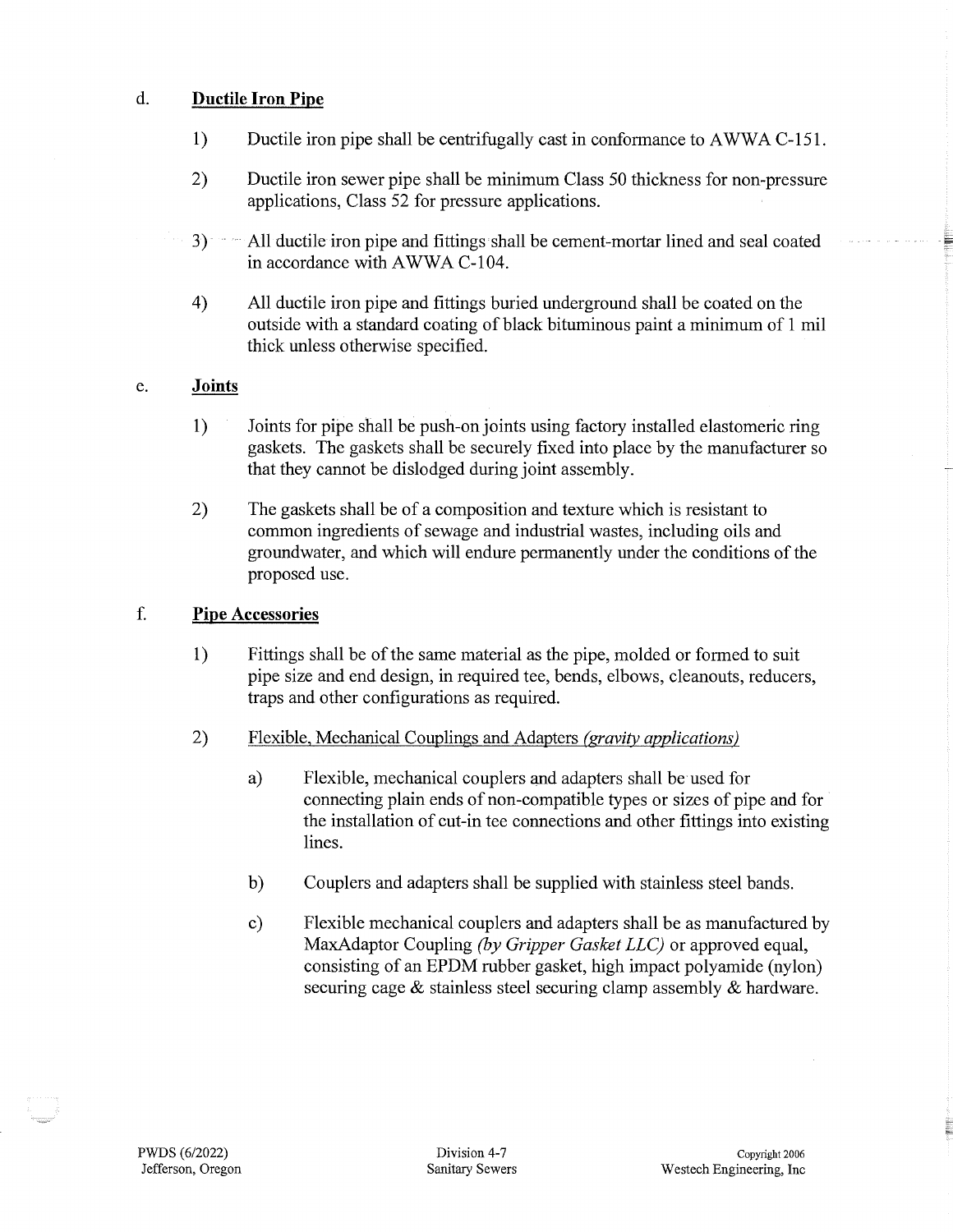## g. **Manholes**

- 1) General
	- a) Precast concrete pipe manhole sections, transition sections, eccentric cones, flat slab tops, and adjusting rings shall conform to the requirements of ASTM C-478 except as modified herein. Reinforcing in transition sections shall be equal to the requirements of that specified for wall sections of the larger diameter.
	- b) Unless otherwise approved, all joints between manhole sections shall be keylock or 0-ring type conforming to ASTM C-443.
	- c) Precast base sections shall be of monolithic construction and shall be manufactured such that the base riser section is integral with the base slab.
	- d) The bottom of the precast base section shall be a minimum of  $\text{six}(6)$ inches thick, and contain a minimum of 0.32 sq. inches of reinforcing steel each way in the top of the slab.
	- e) Sanitary sewer manhole bases shall be provided with core-drilled openings and flexible manhole-to-pipe connectors for the connection of stubouts.
- 2) Manhole Steps
	- a) Sanitary sewer manholes shall be equipped with permanent factory installed steps to provide a continuous ladder of 12-inch center-tocenter rung spacing. Steps shall not be required for manholes 4 feet or less in depth *(rim to invert).*
	- b) Manhole steps shall be of polypropylene plastic reinforced with a 1/2inch grade 60 reinforcing rod, with reflectors on the top outside edges.
	- c) There shall be no more than 30 inches from the manhole rim and the rung of the top step.
- 3) Manhole Grade Rings
	- a) Concrete grade rings shall have precast keyway grooves, and the height from the top of the cone or the bottom of the flattop section shall not exceed eighteen (18) inches in height.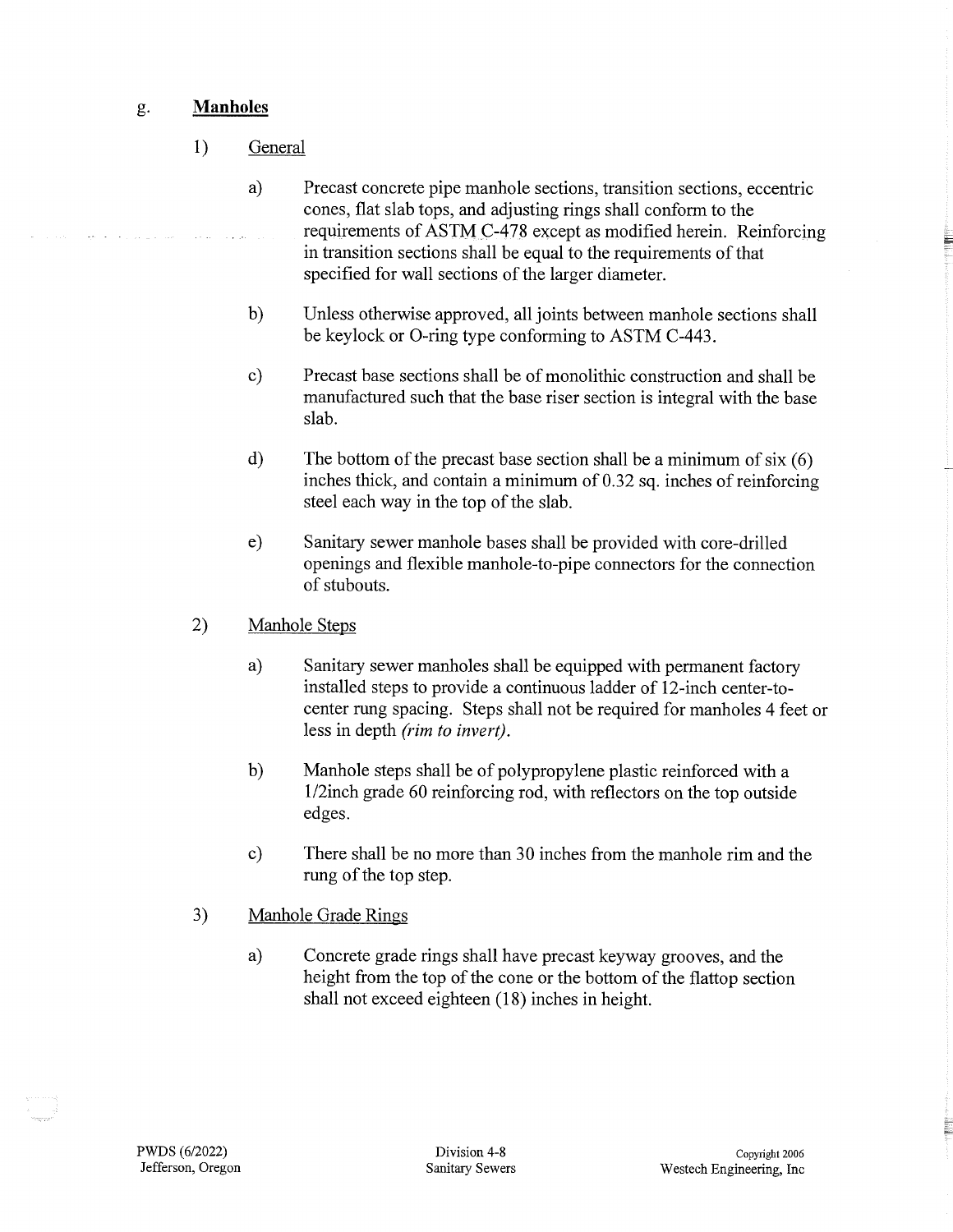#### 4) Manhole Frame and Cover Assemblies

- a) Castings shall be cast iron conforming to the requirements of ASTM A-48, Class 30, and shall match the dimensional requirements of the standard details.
- b) Standard frames and covers shall be used for all paved areas. Sanitary sewer manhole lids shall have 2 holes *(as opposed to storm manhole lids, which have 16 holes).*
- c) Where pressure tight manhole covers are called for, lid seals shall be a continuous round rubber gasket supplied by the manufacturer. Threaded inserts shall be cast in eccentric cones or flat slab tops and holes formed or cored in adjusting rings to match bolt size and spacing specified for the manhole casting.
- 5) Manhole Inflow Protector Lid Inserts
	- a) All sanitary sewer manholes *(or existing sewer manholes connected to*) in low areas which are subject to flooding or water ponding *(including all lawn, landscape or gravel areas, or low areas of parking lots, or manholes closer than 4 feet clear of parking lot curblines or existing/future street curbs, adjacent to ditches, etc.)* shall be provided with inflow protector lid inserts.
	- b) Manhole lid inserts shall be made of ABS or HDPE plastic, and shall include integral lifting lugs on each side of the insert allowing removal with a manhole hook *(lift straps are not an acceptable alternate).* The insert body shall be manufactured to match the dimensions and style of each specific manhole frame & cover. Each insert shall be provided with a factory installed closed cell neoprene gasket bonded to the underside of the insert rim, designed for wet or dry conditions. Manhole lid inserts shall be ManPan manhole inserts, or approved equal.
	- c) Where required by the Public Works Director for specific manholes, manhole inserts shall be provided with an integral clog free vent rubber check valve by Tideflex.
- 6) External Mastic Wrap on Manhole Joints & Pickholes.
	- a) External mastic wrap joint seal *(9-inch minimum width)* shall be installed on all manhole barrel joints and pickholes after assembly, prior to backfilling *(Bidco External Joint Wrap BW-9T by Telleborg, or equal).*
	- b) External mastic wrap joint seal *(9-inch minimum square)* shall be installed over all pickholes after grouting and prior to backfilling *(Bidco External Joint Wrap BW-9T by Telleborg, or equal).*

 $\sim$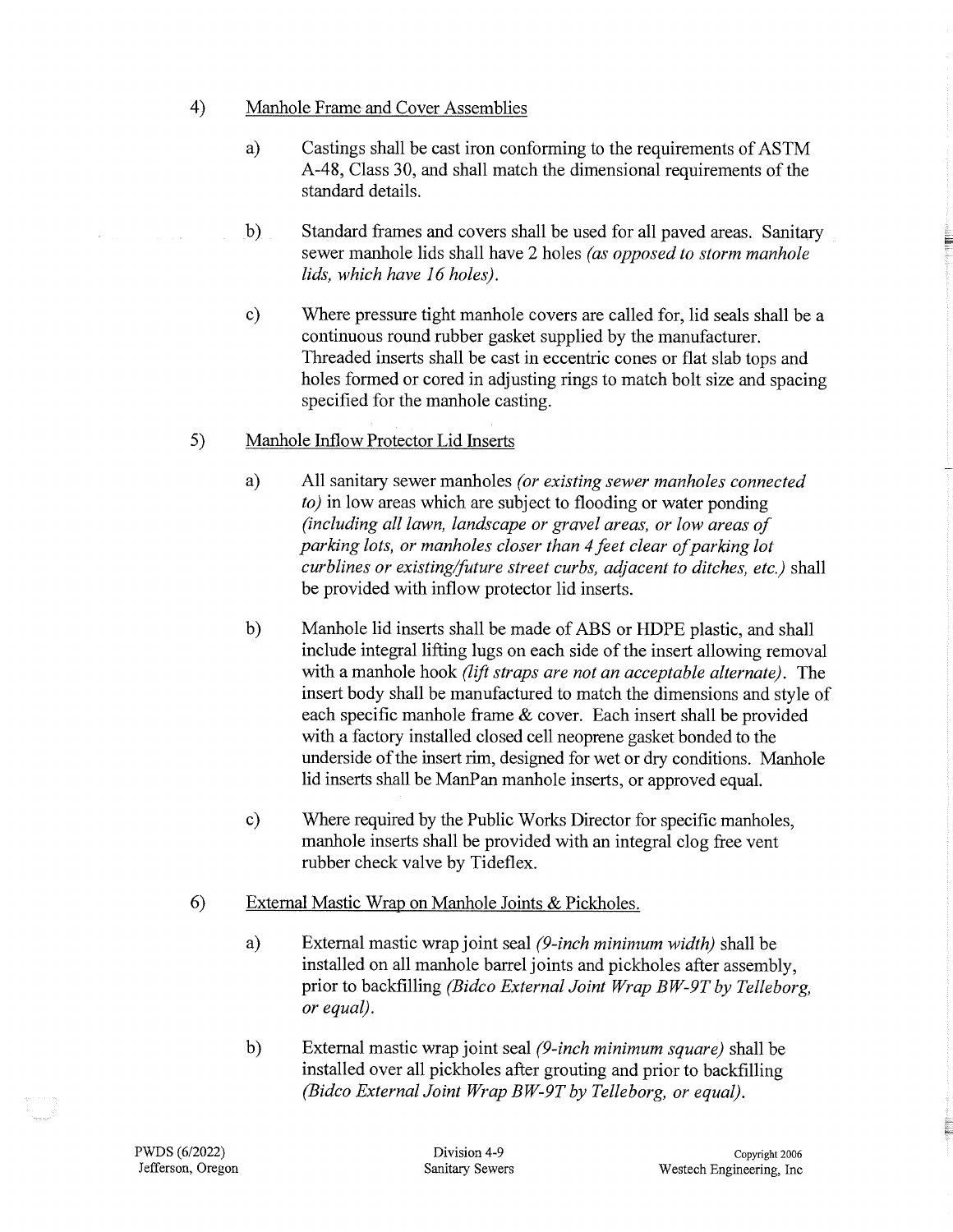- c) Clean MH Exterior Prior to Mastic Wrap Installation. The exterior of the manhole barrels adjacent to each joint shall be clean *(under the mastic wrap*) to ensure a good seal. A wire brush shall be used to clean the exterior surface under the mastic wrap as required to remove all dirt, loose particles or deleterious material.
- d) Plastic Pallet Wrap for Use Over Joint Wrap Mastic. The mastic wrap over manhole joints shall be held in place with plastic stretch wrap *(ie. pallet wrap plastic)* to hold the mastic tape in place during backfilling *(ie. to protect the external mastic wrap from displacement during backfill installation &/or compaction).* Plastic wrap shall be installed immediately after the mastic wrap is placed *(a minimum of three layers of plastic wrap shall be used over each joint or pickhole covered).*

#### h. **Mainline Cleanouts**

- 1) Mainline cleanouts shall consist of a lid and frame of heavy duty cast iron construction with closed lid design. A 3,300 psi concrete collar is required for cleanouts located outside of paved areas.
- 2) A 3,300 psi concrete collar is required for cleanouts located outside of paved areas.
- 3) The shaft or chimney of the cleanout shall be a minimum of 8-inches in diameter, except for 6-inch lines, which shall have a chimney diameter of 6 inches.

## <sup>L</sup>**Underground Warning Tape**

- 1) Underground warning tape shall be detectable or non-detectable acid and alkali resistant safety warning tape. The tape shall consist of a minimum 4.0 mil (0.004") thick, virgin low density polyethylene plastic film formulated for extended use underground. The tape shall be in accordance with the APWA national color code and shall be permanently imprinted in lead free black pigments suitable for direct burial.
- 2) The tape shall be safety green and shall be provided with the legend "CAUTION BURIED SANITARY SEWER LINE BELOW" or approved equivalent printed continuously down the length of the tape.

## J. **Toning Wire**

- 1) A continuous insulated 12 gauge solid core copper toning wire shall be supplied with non-metallic pipe. Insulation shall be green in color for sewer piping.
- 2) Wire shall penetrate into manholes within 18 inches of the rim elevation.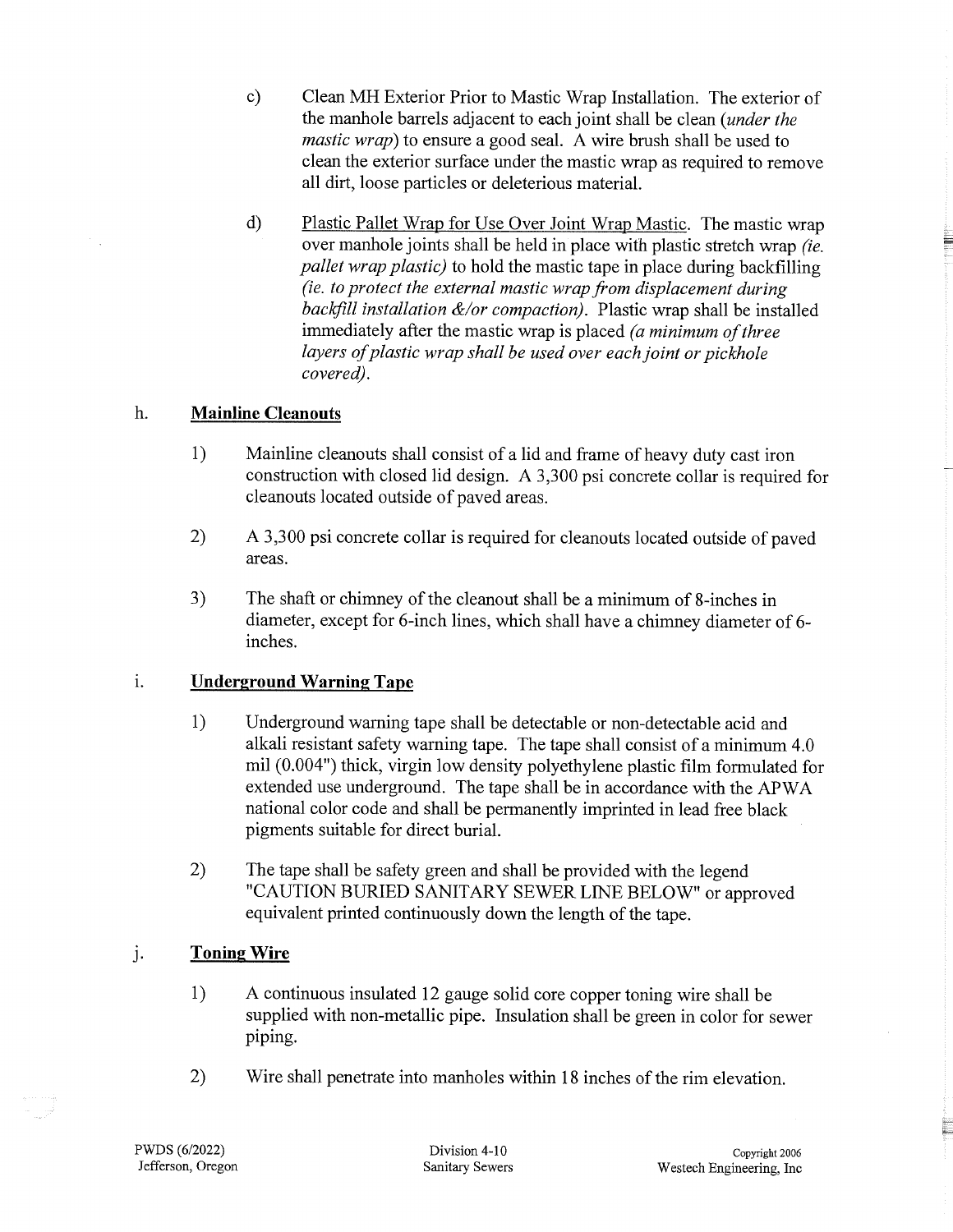#### k. Warning Tape

1) Warning tape shall conform with the requirements noted on the standard details and standard construction notes *(6-inch width, color* & *"Caution: Buried\_ Below" wording as required for pipeline being installed).* 

#### 1. Bore Casings and Accessories

- 1) Carrier pipe used in bore casings shall be Ductile Iron or PVC as specified herein.
- 2) Bore casing and carrier pipe design and installation shall conform to the requirements outlined under Division 5, Water Distribution.

## 4.9 GENERAL DESIGN CONSIDERATIONS

## a. General Requirements

- 1) Sanitary sewer systems shall be designed and constructed to achieve total containment of sanitary wastes and maximum exclusion of infiltration and inflow.
- 2) Sewers shall be designed to convey the peak instantaneous wet weather flows anticipated over the design period without surcharging.
- 3) Gravity Flow: Where possible, all sanitary sewers shall be designed to flow by gravity to an existing or new sewer without sewage lift stations.
- 4) To  $&$  Through. As a condition of sewer service, all developments will be required to provide public sewers to serve adjacent upstream parcels in order to provide for the orderly development of the drainage area, as well as connection *(to the new system)* of existing sewer lines or laterals crossed or intercepted by the new sewer lines, at locations as required by the City Engineer and Public Works Director *(see also PWDS 1.6.e).* This shall include the extension of sewer mains in easements across the property to adjoining properties and across the street frontage of the property to adjoining properties when the main is located in the street right-of-way. This shall include extension to the far side of streets fronting or adjacent to the development as required to avoid work within or under these streets in the future. This shall include trunk sewers which are oversized to provide capacity for upstream development, or as required to meet the minimum sizes shown in the applicable sewer master plan *(see also PWDS 1.6.h).*
- 5) Storm water, including street, roof or footing drainage, shall not be discharged into the sanitary sewer system but shall be removed by a storm drainage system separate from the sanitary sewer system.
- 6) Unpolluted *(noncontact)* cooling waters shall not be discharged into sanitary sewers.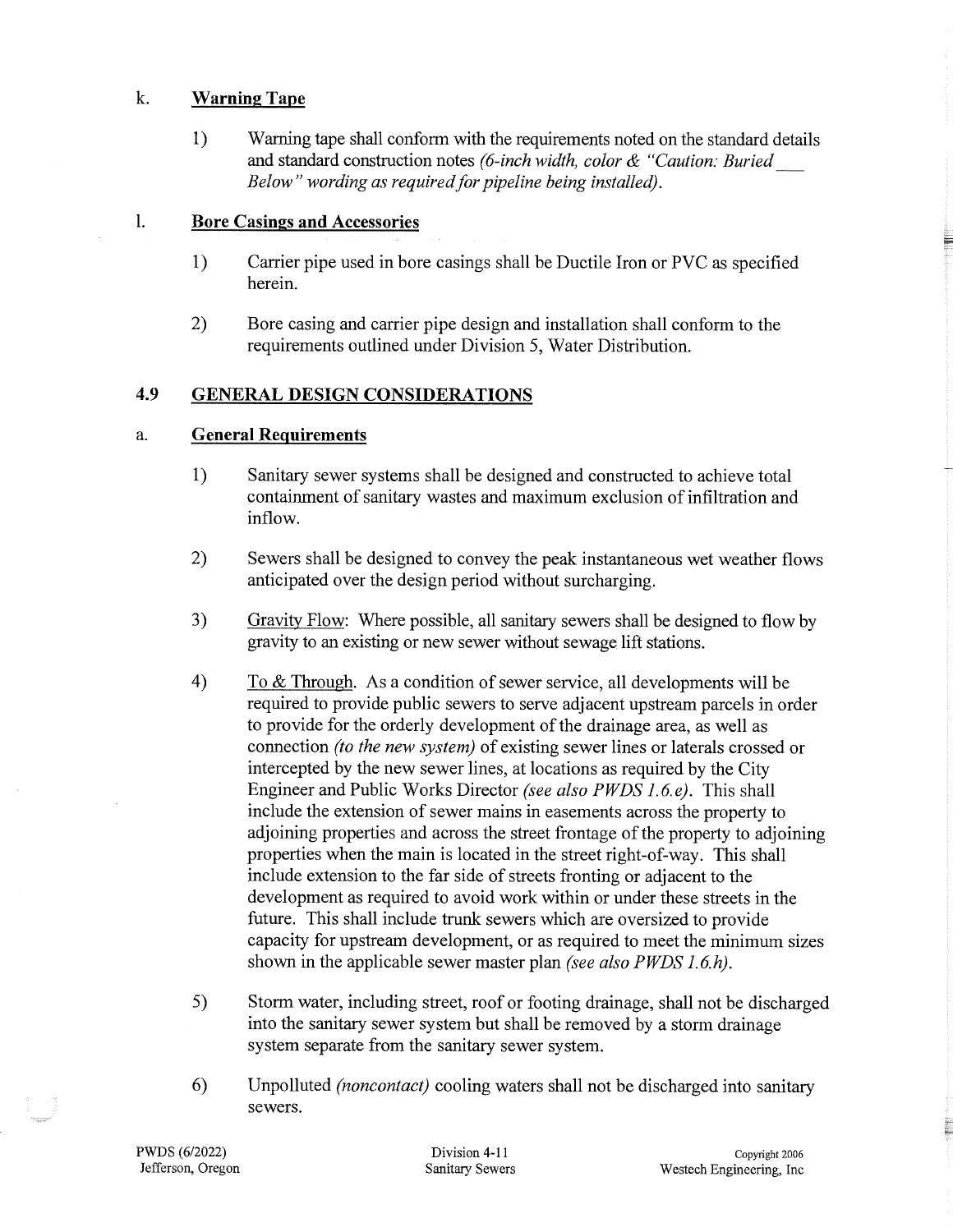- 7) Public sewers within easements will be permitted only upon a showing that services cannot be provided from a line within a right-of-way. Minimum easement widths shall be as outlined herein, but in no cases shall easements narrower than 15 feet be considered.
- 8) Prohibited Discharges to Sewer System:
	- a) State and Federal laws and regulations and the sewer use ordinance restrict the disposal of certain chemicals and/or constituents into the sewer system and/or a Publicly Owned Treatment Works (POTW).
	- b) Only water or waste that will have no harmful affects on the sewage collection system or treatment system, and that will not endanger persons exposed to the wastes will be considered for discharge into the sewerage system. Prohibited discharges are not listed in their entirety herein *(see sewer use ordinance and/or DEQ regulations for more complete list),* but generally include rainwater, stormwater or groundwater of any type, waters or wastes with a pH lower than 5.5 or higher than 9.5, radioactive isotopes, high concentrations of suspended solids or BOD, fats/oils/greases, septic tank or sewer holding tank effluent, other potentially corrosive or explosive liquid, etc.

## b. **Design Factors**

- 1) The following factors as a minimum shall be addressed in the design of sanitary sewers and determination of design flows.
	- a) Drainage basin to be served.
	- b) Topography of the area
	- c) Depth of excavation
	- d) Service lateral elevations
	- e) Soils conditions
	- f) Land use within the area to be served.
	- g) Projected population within the area to be served at build-out.
	- h) Per capita sewage flow.
	- i) Flows from commercial, industrial or institutional users.
	- j) Infiltration and Inflow
		- (1) Infiltration allowance for new facilities.
		- (2) Infiltration and inflow from existing facilities.
	- k) Maximum hourly and peak instantaneous flows
	- 1) Condition and size of existing sewers
	- m) Location ofWWTP
	- n) Pumping requirements
	- o) Maintenance, including accessibility for cleaning and inspection personnel and equipment.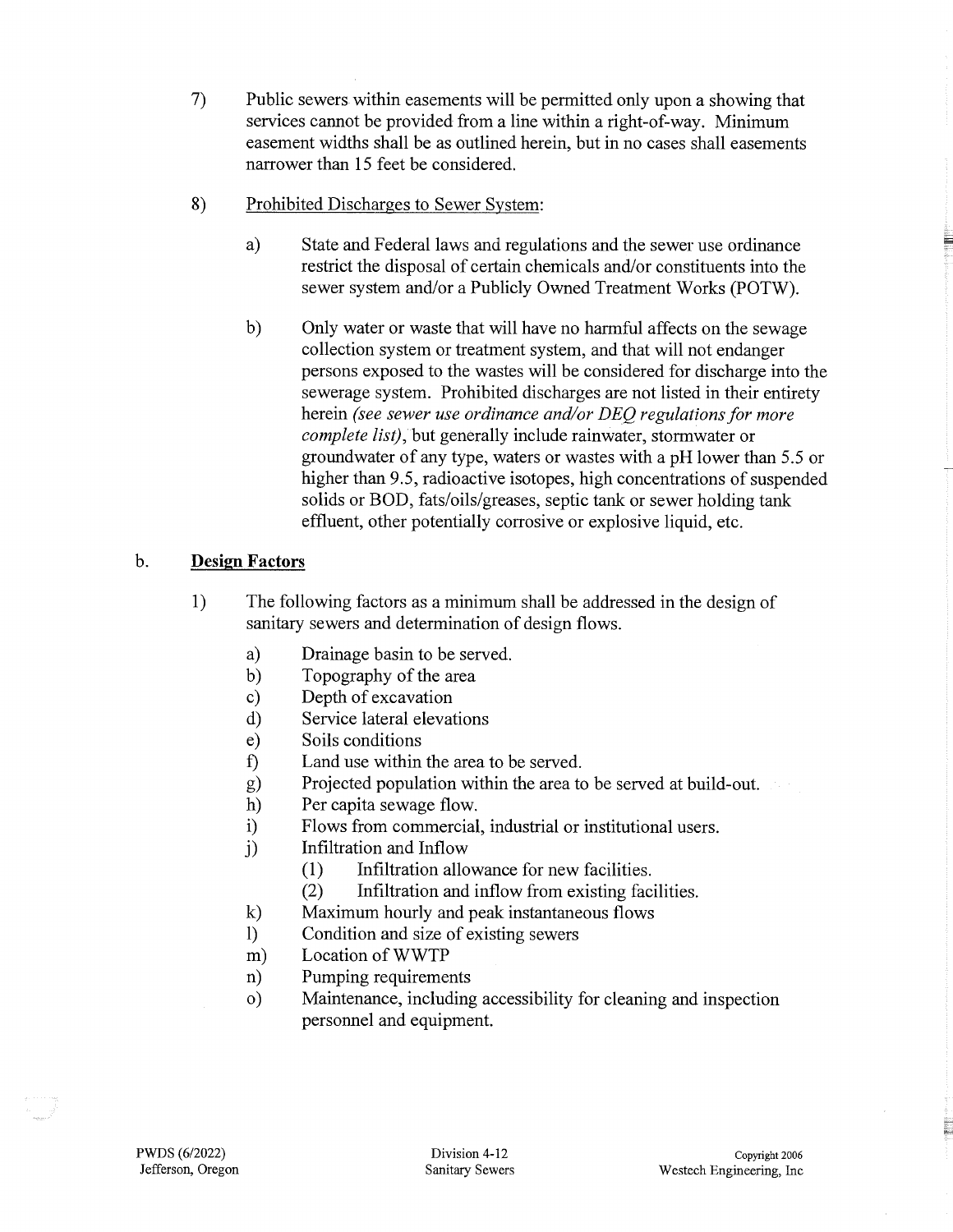#### **4.10 DESIGN PERIOD**

#### a. Mainline and Lateral Sewers

1) Mainline and lateral sewers shall be designed for the ultimate development of the tributary area. Consideration shall be given to the maximum anticipated capacity of institutions, industrial parks, commercial establishments, etc.

#### b. Trunk Sewers

- 1) Selection of the design period for trunk sewers shall be based on evaluation of functional and other considerations. Some of the factors that should be addressed in the design of trunk sewers are:
	- a) Solids deposition, odor, and pipe corrosion at initial flows.
	- b) Effect of sewer sizing on land use and development.
	- c) Population and economic growth projections and the anticipated accuracy of these projections, coupled with the comparative costs of staged construction and the anticipated manner in which the future improvements will be funded.

#### **4.11 SEWER DESIGN BASIS & CAPACITY**

#### a. **Design Basis**

- 1) Generally, sewers shall be designed to carry the peak domestic, commercial and industrial contributions, plus infiltration/inflow from the individual gravity service laterals, sewer mains and manholes. Where more detailed information is not available, new sewer systems within the City may be designed on the basis of the following flows.
	- a) Residential domestic flows: 100 gal/capita/day (gpcd)
	- b) Schools, non-residential students & staff: 25 gpcd
	- c) Commercial, non-residential customers
		- (1) Restaurant/Cafe: 40 gal/day/seat
		- (2) Tavern/Bar: 50 gal/day/seat
	- d) Laundries, self-service: 500 gal/day/machine
	- e) Infiltration/Inflow
		- (1) New facilities: 1,600 gal/acre/day
		- (2) Existing facilities: As measured.
- 2) Assumed flows from types of establishments not listed above shall be as approved by the City Engineer.

È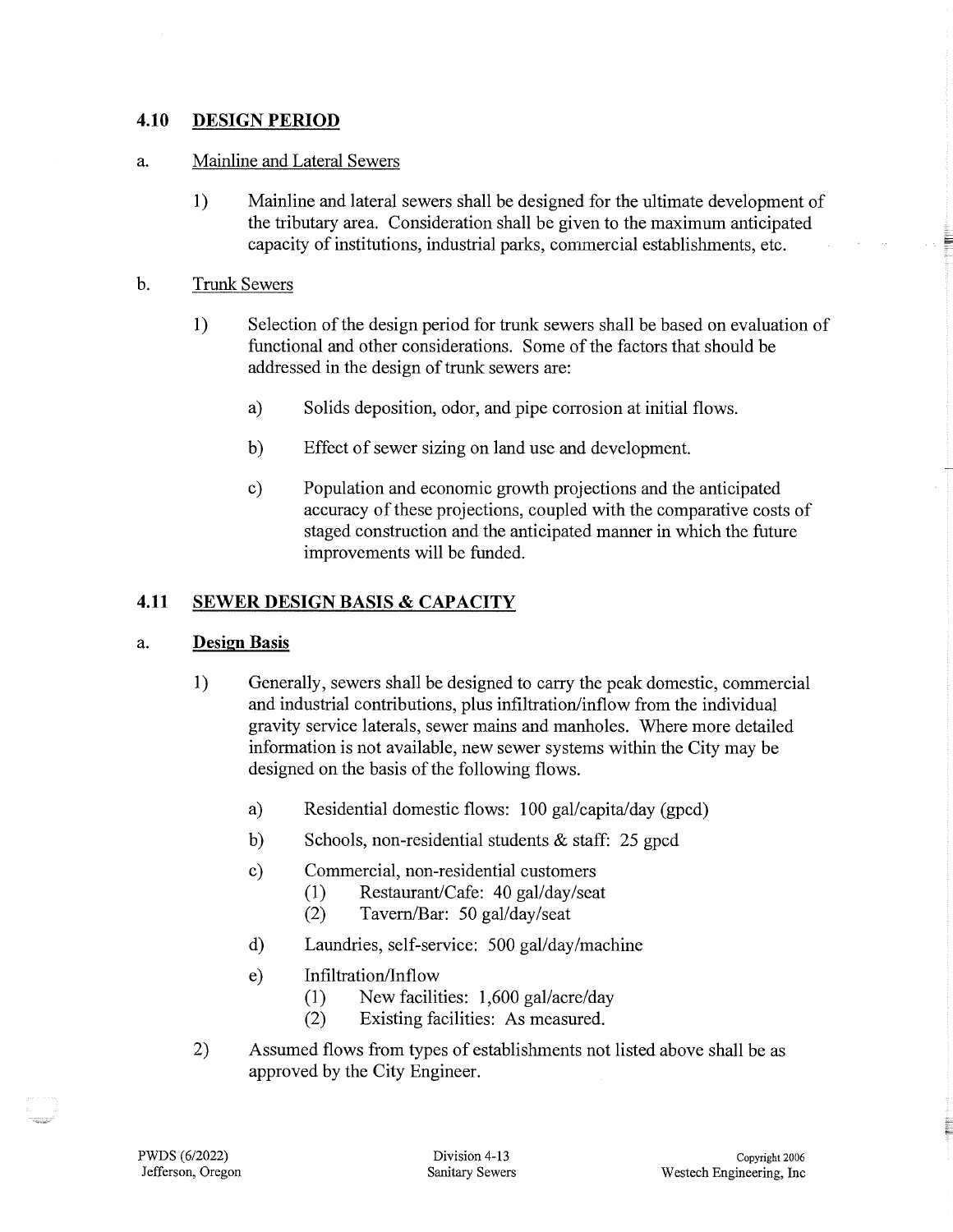- b. **Sewer Capacity:** Generally, sewers should be designed to carry, when flowing full but not surcharged, not less than the following plus existing or planned flows from upstream properties:
	- 1) Lateral and Mainline Sewers:
		- a) For new installations serving new areas, minimum peak design flow shall not be less than 4 times the design sanitary flow plus I/I allowance.
			- b) For new installations serving existing sewered areas, minimum peak design flow shall not be less than 4 times the design sanitary flow plus an additional I/I allowance based on existing conditions.
	- 2) Trunk Sewers:
		- a) For new installations serving new areas, minimum peak design flow shall not be less than 3 times the design sanitary flow plus I/I allowance.
		- b) For new installations serving existing sewered areas, minimum peak design flow shall not be less than 4 times the design sanitary flow plus an additional I/I allowance based on existing conditions.
	- 3) Roughness Coefficient:
		- a) A minimum "n" value of 0.013 shall be used in Manning's formula for the design of all sewer facilities regardless of pipe material. The use of higher "n" values for existing pipe may be required by the City Engineer.
		- b) In theory, new PVC sewers have manufacturer's "n" value of 0.009. However, sand and grit as well as slime build up on the pipe walls over time tend to render a true "n" value of 0.013. Hence, an "n" value of less than 0.013 will not be considered for approval.
	- 4) It is recommended that design calculations include estimates of average, maximum and minimum daily flows. The submission of design calculations will not ordinarily be required, but engineers should be prepared to substantiate pipe sizes, layout, population estimates, land uses or other design assumptions as may be requested.

#### **4.12 SEWER MINIMUM SIZE**

a. Public lateral or mainline sewers shall not be less than eight (8) inches in diameter, or as required to meet the minimum sizes shown in the applicable sewer master plan *(see also PWDS 1. 6.h),* unless approved in writing by DEQ and the City Engineer.

È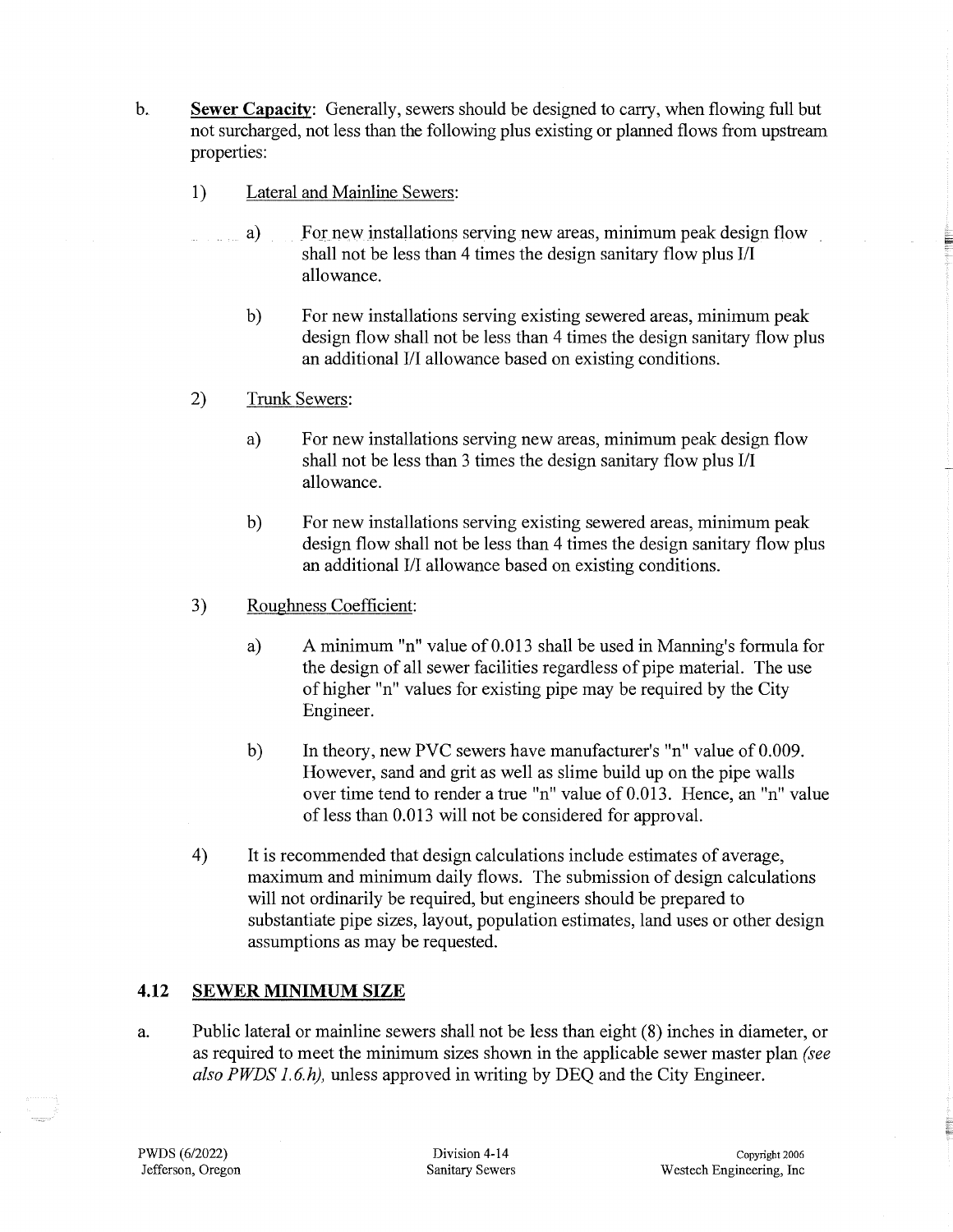#### **4.13 SEWER MINIMUM DEPTH**

- a. All sanitary sewers shall be laid at a depth sufficient to drain building sewers, to protect against damage by frost or traffic and to drain basement sewers where practical. Sufficient depth shall mean the minimum cover from the top of the pipe to finish grade at the sewer alignment.
- b. Under normal conditions *(where it can be demonstrated that the required 18" clearance can be maintained between sewer laterals and water mainlines),* sanitary sewers in residential areas shall be placed in the street with the following minimum cover *(ie. cover over the pipe):* 
	- 1) Lateral and Mainline Sewers Seven (7) Feet
	- 2) Trunk Sewers:
		- a) In the roadway Seven (7) feet
		- b) In easements Eight (8) feet
	- 3) Where the topography is relatively flat and existing sewers are shallow *(five feet or less)* and cannot practically be lowered, the minimum cover may be reduced to four (4) feet. Cover depths less than four (4) feet will require the approval of the City Engineer, and will require the installation of Class 50 ductile iron pipe *(corrosion resistant mortar lined)* or C900 PVC pipe, DR 18.
- c. Mainline and lateral sewers shall be placed in the street at a depth sufficient to drain building sewers on the low side of the street, including for new residential subdivisions. Deviation from these standards will be considered on a case-by-case basis when the following circumstances exist and the required documentation is submitted.
	- 1) Underlying rock strata: A request in writing must be submitted to the Public Works Director together with a soils report including a plan and profile certifying bed rock exists below the undisturbed ground surface at all investigated alignments.

#### **4.14 SEWER MINIMUM SLOPE & ROUGHNESS COEFFICIENT**

a. All sanitary sewers shall be laid on a slope which will produce a mean velocity when flowing full of at least two (2) feet per second based on Manning's formula using minimum roughness coefficient of 0.013 or the pipe manufacturer's recommendations, whichever is greater.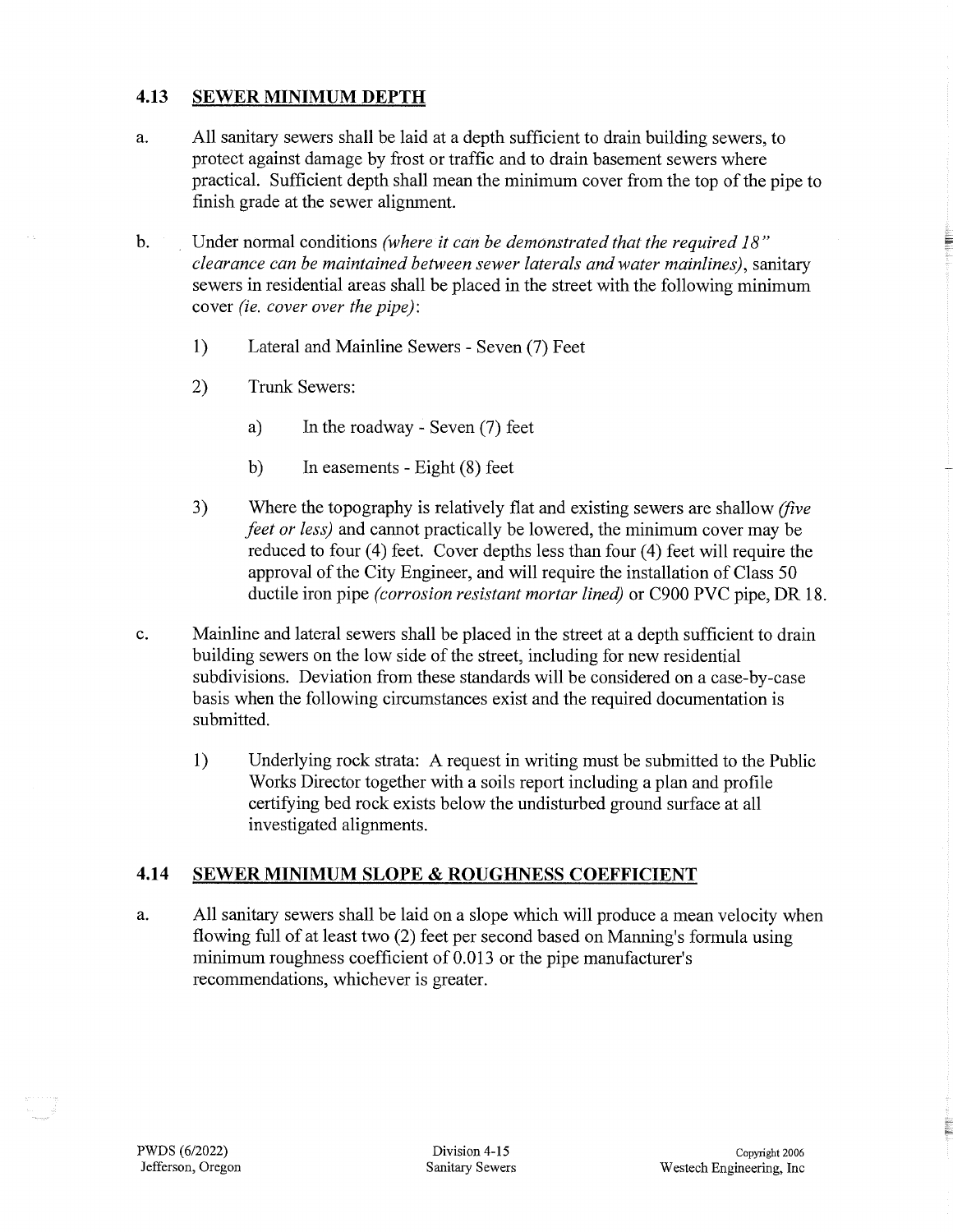| <b>MINIMUM MAINLINE PIPE SLOPES</b> |                                |  |
|-------------------------------------|--------------------------------|--|
| Inside Pipe Diameter (inches)       | % Slope<br>(feet per 100 feet) |  |
| (private sewers only)<br>6          | 0.60                           |  |
| 8                                   | 0.40                           |  |
| 10                                  | 0.28                           |  |
| 12                                  | 0.22                           |  |
| 15                                  | 0.15                           |  |
| 18                                  | 0.12                           |  |
| 21                                  | 0.10                           |  |
| 24 $\&$ larger                      | Case-by-Case                   |  |

b. The minimum acceptable slopes for various pipe sizes are listed below:

- c. In general, gradients greater than those shown above are desirable and are particularly recommended on the upper ends of lateral sewers.
- d. Sewers shall be laid with uniform slope and alignment between manholes.
- e. Engineers are cautioned not to specify sewers of sizes which are obviously larger than necessary for satisfactory carrying capacity but which are specified in order to meet grade requirements *(ie. a 10-inch pipe for an 8-inch pipe to acquire a decrease in slope).* 
	- 1) In cases where using a larger pipe is the only option available to serve a development *(as demonstrated by the design engineer to the satisfaction of the Public Works Director and the City Engineer),* the larger pipe size so installed shall not be considered as a justification for the developer to be eligible for oversizing or SDC reimbursement.
- f. Grades *(slopes)* shall be determined to the pipe invert at the edge of the manhole and lengths to the center of the manhole.
- g. The difference between the inlet pipe slope (Si) and outlet pipe slope (So) at any manhole shall not exceed 25 percent.
- h. Sewers on slopes of 20 percent or more shall be anchored with concrete anchor walls or other restraining methods approved or specified by the City.
- i. Where velocities greater than fifteen  $(15)$  feet per second are attained, the pipe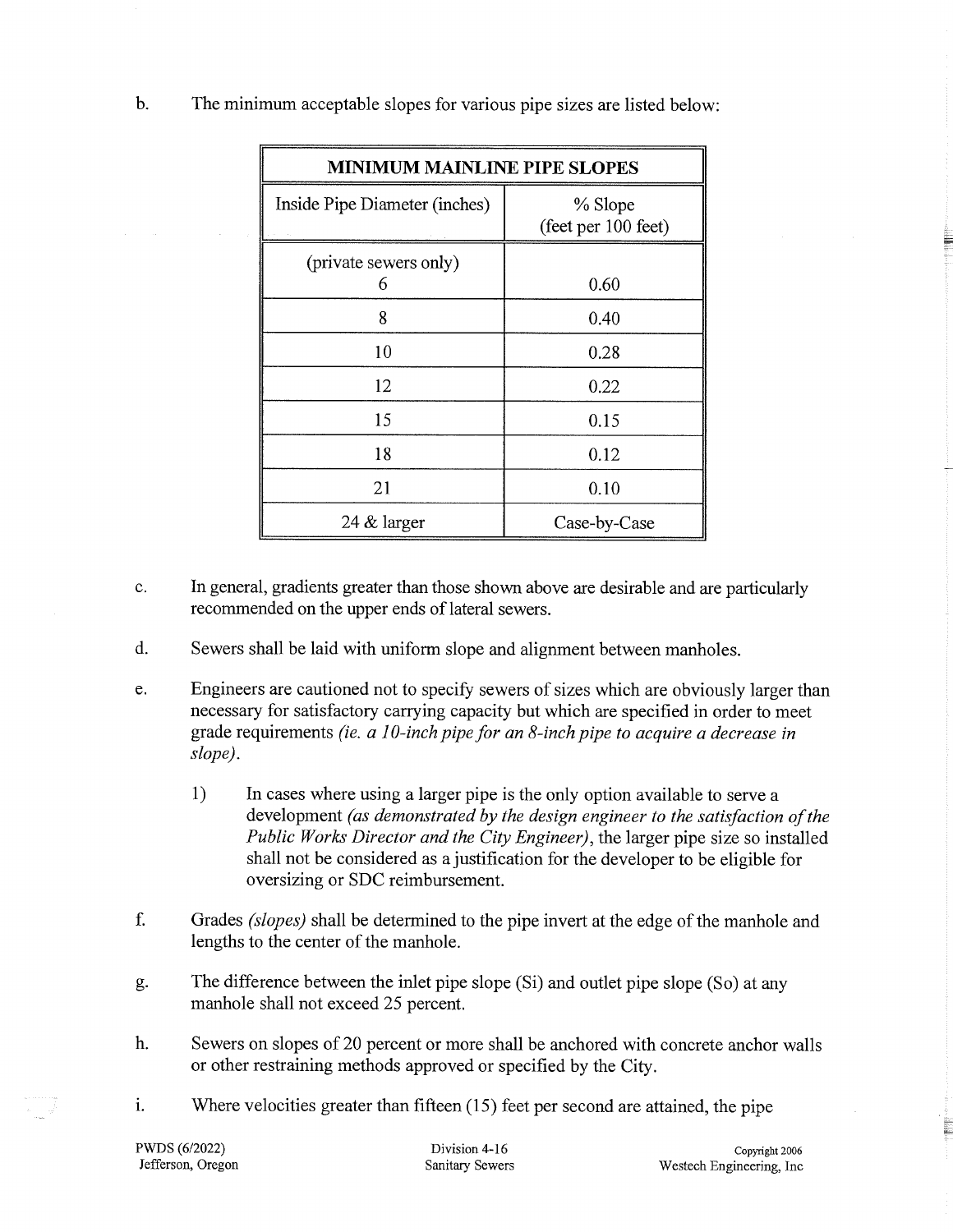material shall be ductile iron and special provision shall be made to protect manholes against erosion and displacement by shock. This may be accomplished by installing one additional manhole to decrease the slope or to split a 90° horizontal direction change into two 45° incremental changes.

## **4.15 SEWER ALIGNMENT AND LOCATION**

#### a. **General**

- 1) Sewer lines shall be laid on a straight alignment and uniform slope between consecutive manholes.
- 2) Horizontal and vertical curves in sanitary sewers are not permitted.

#### b. **Sewer Location in Relation to Water Lines and Other Utilities**

- 1) Sewer mainlines and lateral mainlines shall be separated from all other utilities by a minimum of 5 feet clear for normal depth pipelines. Greater separation may be required for deeper pipelines as directed by the Public Works Director.
- 2) Sewer mainlines and lateral mainlines shall generally be separated from water mainlines by a minimum of 10 feet. In no case shall the separation be less than 5 feet or as required by OAR 333.
- 3) Water Main Crossings
	- a) Where new sanitary sewer lines cross above or within 18-inches vertical separation below a waterline, such sewer mains and/or laterals shall have one full length of approved PVC *(or approved equal)* sewer pipe centered at the point of crossing per OAR 333-061-0050(9).

#### c. **Sewer Location in Streets**

- 1) Unless otherwise approved or required by the Public Works Director, sanitary sewers shall generally be located in the street right-of-way five (5) feet from the street centerline on the low side of the street. Unless otherwise approved by the Public Works Director, horizontal alignment of new sewer mainlines shall be parallel with the centerline of the right-of-way. In general, manholes or cleanouts shall be located outside of gutter areas or other locations where surface water inflow is likely to occur during storm events.
- 2) Where sewer alignments cross the street centerline, the design shall demonstrate that the requirements of ORS 92.044(7) are satisfied with relation to street centerline monuments *(ie. utility infi-astructure is not to be placed within 1 foot of a survey monument location shown on a plat).*
- 3) If streets have curved alignments, the minimum distance between manholes or sewer lines and the curb face shall be as listed below. For streets improved to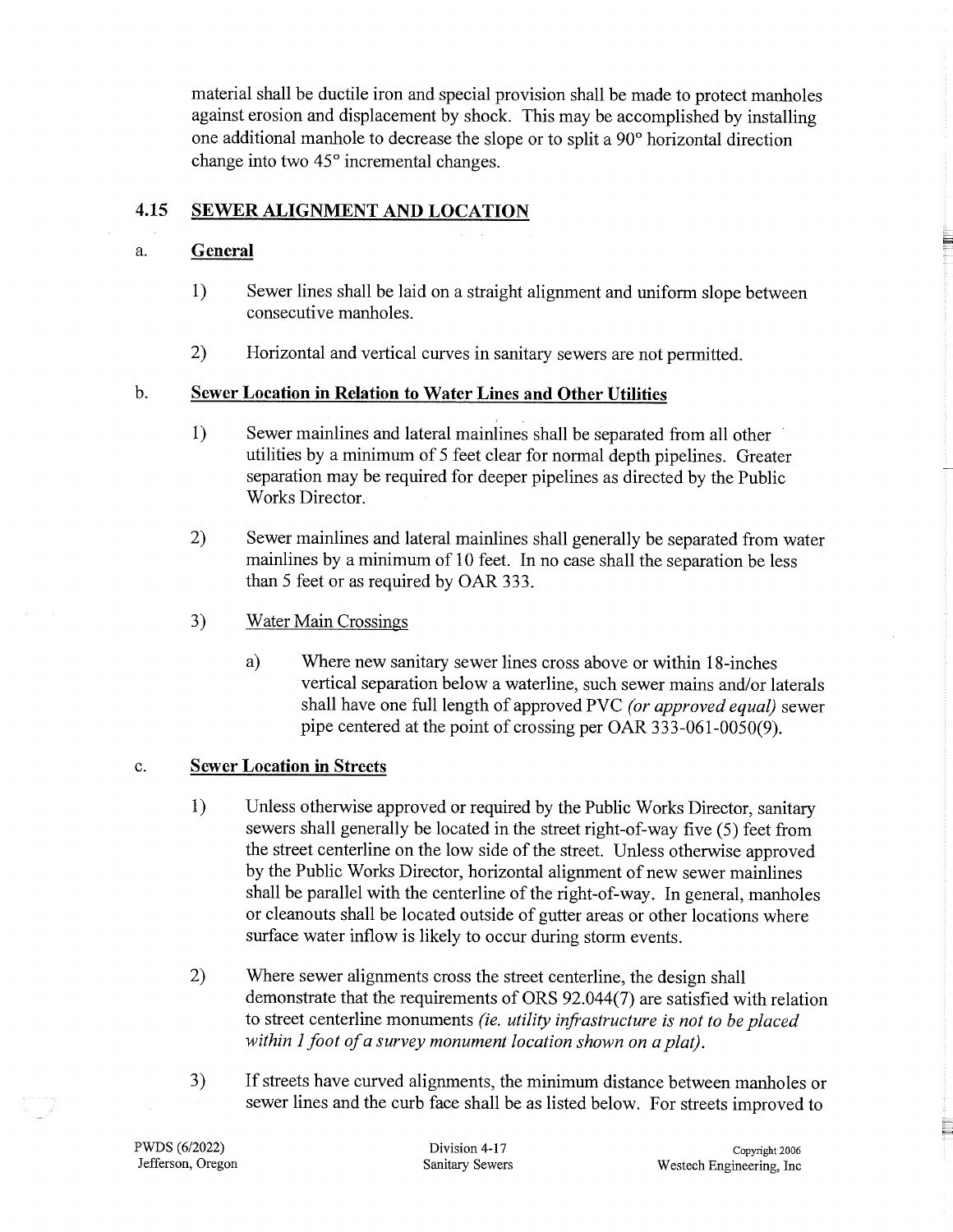less than full width, the location shall be measured from the future curb location. The intent is to prevent a conflict with new storm drain lines while still providing for the least number of manholes required to transverse the curve.

- a) Center of manhole to curb face: 6-feet minimum.
- b) Sewer centerline to curb face: 6-feet minimum.

## **d. Sewer Location in Easements, Easement Widths, Maintenance Access Requirements**

- 1) Offset: When sewers in easements are approved by the City, the sewer line shall be offset a minimum of 6 feet from any property line, or 1/3 the required easement width *(rounded up to the nearest foot)*, whichever is greater.
- 2) Sewers in easements will be allowed only after all reasonable attempts to place the mains in a right-of-way have been exhausted. All easement installations must be approved in writing by the Public Works Director on <sup>a</sup> case-by-case basis.
- 3) Easement locations for public sewer mains serving a PUD, apartment complex or commercial/industrial development shall be in parking lots, private drives or similar open areas which will permit an unobstructed vehicle access for maintenance by City forces.
- 4) Maintenance Access Requirements. All sewer mainlines shall be located within developed street right-of-ways, or installed along all-weather access lanes along alignments approved by the Public Works Director. Except where precluded by steep slopes, all-weather maintenance access lanes *(minimum 12' width, minimum section as defined below)* shall extend along the entire length of offstreet sewers unless otherwise specifically authorized in writing by the Public Works Director.

Where there are steep slopes along the sewer alignments which preclude allweather access along the entire sewer alignment *(as determined by the City),* the access lanes shall extend to encompass all manholes or lateral connections located outside of the improved right-of-way.

If installation of a sewer main along alignments without a maintenance access road is approved by the City Engineer and Public Works Director, the minimum easement width may be increased as determined by the Public Works Director at his/her sole discretion *(typically by 5 feet minimum in flatter areas, and by 10 feet minimum for steep hillside areas).* 

Where all-weather access lanes are located outside of parking lots, private streets, fire lanes or private driveways, the easement along the access lane alignment shall include provisions that maintenance of the all-weather access lanes shall be the responsibility of the owner of the property on which the

₩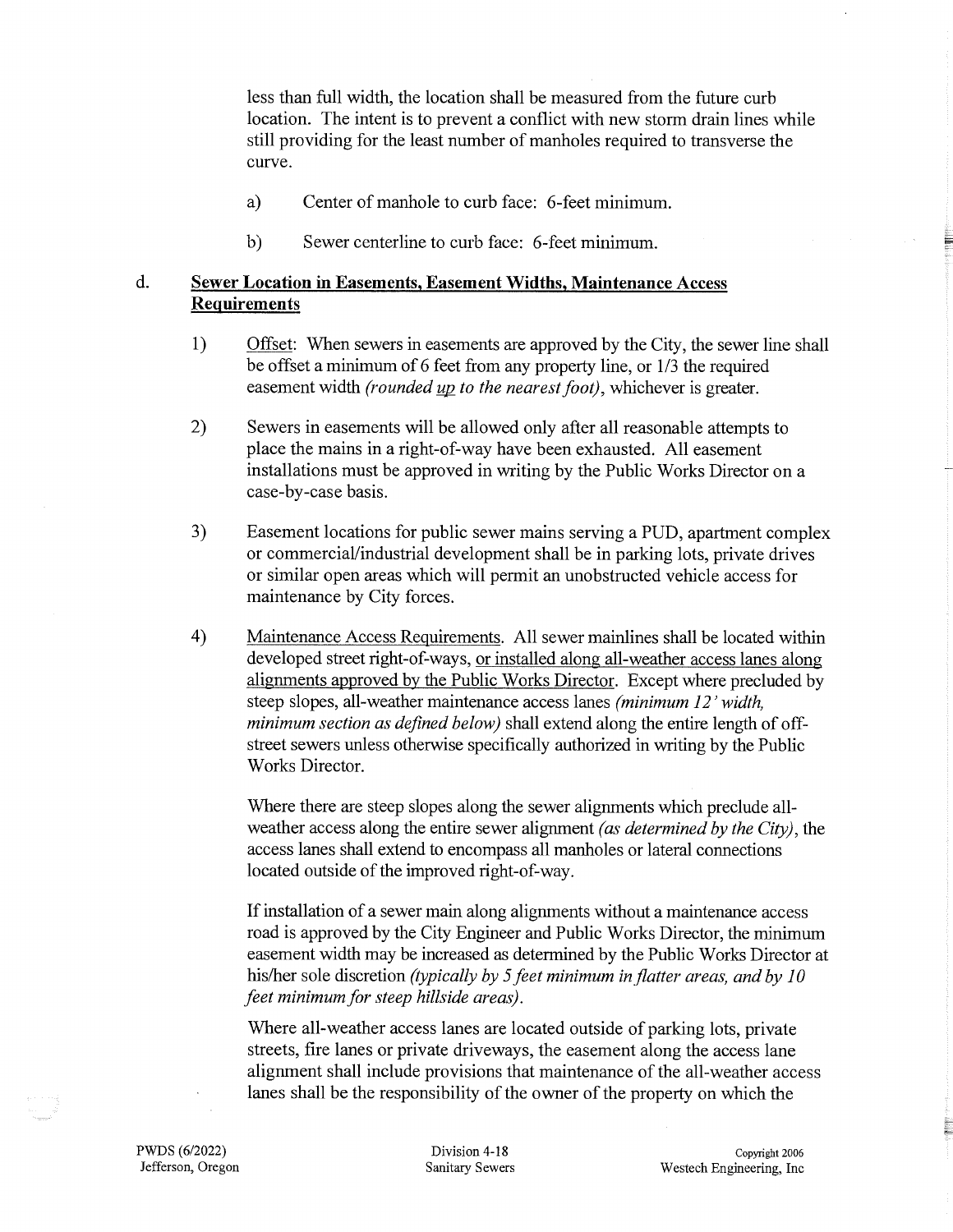access lane is located.

Show all maintenance access lanes on the drawings, including dimensions and standard details for rock, AC and/or other surface sections *(minimum 3 "AC (Class C) over 10" compacted baserocktypical (1.5% design cross slope typ), unless alternate surfacing is approved by the Public Works Director).*  Maintenance access lanes which also serve as sidewalks or multi-use paths shall be concrete as required under PWDS 2.21.f

- 5) City standards require that easements granted to the City shall not be used for any purpose which would interfere with the unrestricted use for sewer main purposes. Under no circumstances shall a building or structure or tree be <sup>p</sup>laced over a sanitary sewer main or sewer easement, nor shall any parallel fences or parallel utilities be constructed within the easement *(access gates acceptable to the City shall be installed in fences which the City allows to be constructed across City easements).* Prohibited structures shall include decks, as well as footings or overhanging portions of structures located outside the easement.
- 6) All easements must be furnished to the City for review and approval prior to recording. All recording costs shall be borne by the Developer.

| MINIMUM SANITARY SEWER EASEMENT WIDTHS |                 |                                                                                                  |  |
|----------------------------------------|-----------------|--------------------------------------------------------------------------------------------------|--|
| <b>Sewer Diameter</b>                  | Depth to Invert |                                                                                                  |  |
|                                        | $\leq 6$ feet   | $> 6$ feet                                                                                       |  |
| $8 - 10$ inches                        | 15 feet         | 15 feet plus 2 feet for each foot (or fraction<br><i>thereof</i> ) deeper than 6 feet to invert. |  |
| $12 - 15$ inches                       | 20 feet         | 20 feet plus 2 feet for each foot (or fraction<br>thereof) deeper than 6 feet to invert.         |  |
| $> 15$ inches                          | 25 feet         | 25 feet plus 2 feet for each foot (or fraction<br><i>thereof</i> ) deeper than 6 feet to invert. |  |

7) Minimum Easement Widths: Unless otherwise specified or authorized by the City, minimum easements widths for sanitary sewers shall be as follows:

Note: Easements shall be a constant width between manholes or other in-line structures. Easement width shall be based on the deepest portion of the line between such structures.

- 8) Easement widths shall vary from the minimum by even foot increments. Sewers with a nominal inside diameter of 24 inches or larger will require wider easements than outlined above.
- 9) Common placement in the easement of a sanitary sewer and storm drain line may be allowed under certain conditions subject to approval by the Public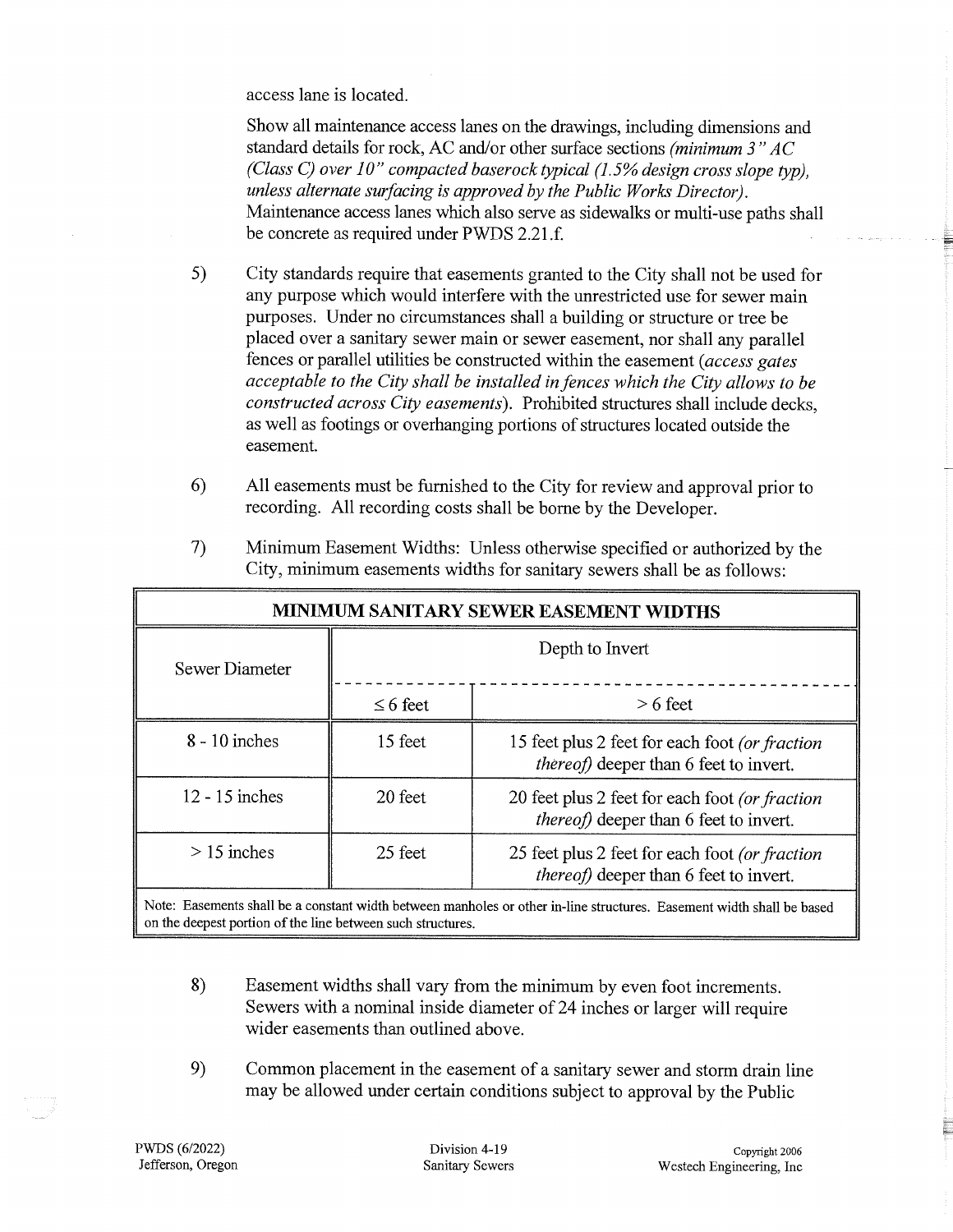Works Director. Easements wider than the minimum may be required.

- 10) Franchise utilities shall not be placed in City utility easements unless approved in writing by the Public Works Director, subject to separation requirements in excess of minimums as dictated by Public Works.
- 11) Common easements will be reviewed on a case-by-case basis. Separation of utilities must meet Oregon State Department of Environmental Quality (DEO) and OHA-DWS requirements.

#### e. **Sewer Location in Relation to Streams and Drainage Channels**

- 1) Generally, the top of all sanitary sewers entering or crossing streams shall be at a sufficient depth below the natural bottom of the stream bed to protect the sewer line. In general, as much cover as possible shall be provided. If less than 3 foot of cover is provided, the sewer shall be encased in concrete, CDF or CLSM backfill *(with an unconfined compressive strength less than 200 psi)*  as approved by the Public Works Director. Design shall include provisions to prevent floatation of the pipe during concrete, CDF or CLSM backfill placement.
- 2) Perpendicular. Sewers crossing streams or drainage channels shall be designed to cross the stream as nearly perpendicular to the stream channel as possible and shall be free from change of grade at the crossing.
- 3) Sewers located along streams shall be located outside of the stream bed and sufficiently separated from the stream to allow for future possible stream channel widening *(separation required is at the discretion of the Public Works Director).*
- 4) All manhole covers at or below the 100 year flood elevation shall be provided with leakproof manhole inflow protector lid inserts as specified.
- 5) Pipe material at crossings shall be Class 50 ductile iron with an 18 foot length of pipe centered on the stream or drainage channel centerline. The ductile iron pipe shall extend to a point where a  $1H:1V$  slope from the top of the bank and sloping away from the channel centerline intersects the top of the pipe.
- 6) Concrete encasement will be required when the above cover requirements can not be met. Concrete caps in lieu of concrete encasement are not acceptable. Each deviation from the above requirements will be reviewed on a case-bycase basis.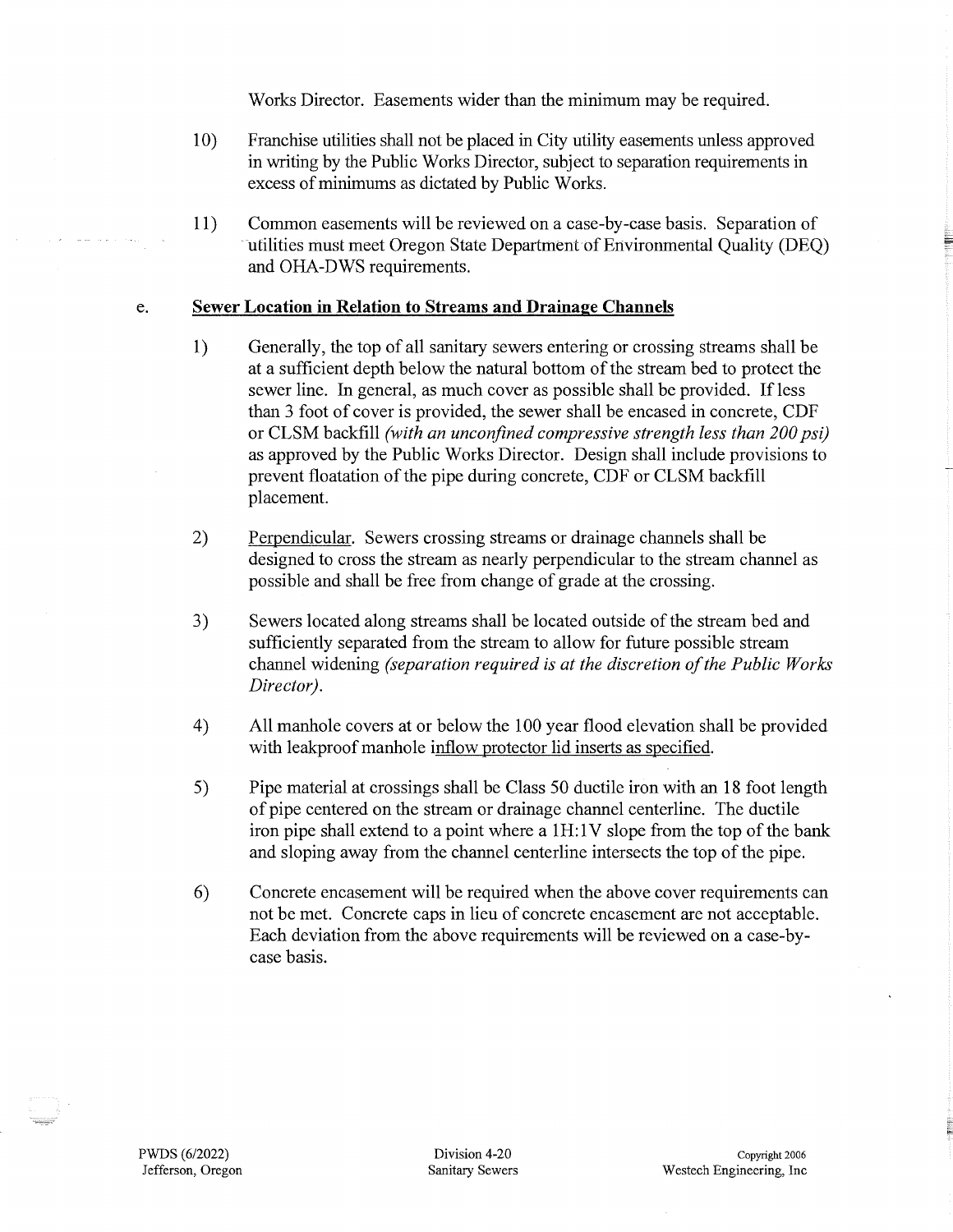## **4.16 MANHOLES AND MAINLINE CLEANOUTS**

#### a. **General**

1) Sewer service laterals shall not be connected into manholes unless approved in writing by the City Engineer and the Public Works Director on a case-bycase basis. Where lateral connections to manholes are allowed, the crown of the lateral pipe shall be installed at or above the crown of the manhole outlet pipe, or as required to provide a minimum of 0.35' fall across a 48-inch manhole, whichever is greater.

#### b. **Mainline Sewer Cleanouts**

- 1) Mainline cleanouts will not be approved as substitutes for manholes. Cleanouts shall only be allowed at the upper end of lateral or main sewers less than 150 feet long which will be extended on the same grade and alignment during the next construction phase of a multiphase development, and which does not have any laterals.
- 2) All mainline cleanouts will be considered on a case-by-case basis and approved by the City Engineer and the Public Works Director. In all cases, plan and profile showing the alignment and depth of the anticipated future extension from the proposed cleanout to the next manhole shall be submitted prior to approval of cleanouts.

#### c. **Manhole Size**

- 1) For pipe 21-inches in diameter and smaller, the minimum diameter of manholes shall be 48 inches.
- 2) For pipe larger than 21-inches to 27-inches in diameter, the minimum diameter of manholes shall be 60 inches.
- 3) For pipe larger than 27-inches in diameter, the minimum diameter of manholes shall be 72 inches unless otherwise approved by the City Engineer.
- 4) Larger manholes may be required for multiple pipe connections, multiple pipe connections or acute angle pipe connections *(as directed by the Public Works Director or the City Engineer).*
- 5) Manholes sizes for drop structures or metering manholes will be reviewed on a case-by-case basis.

È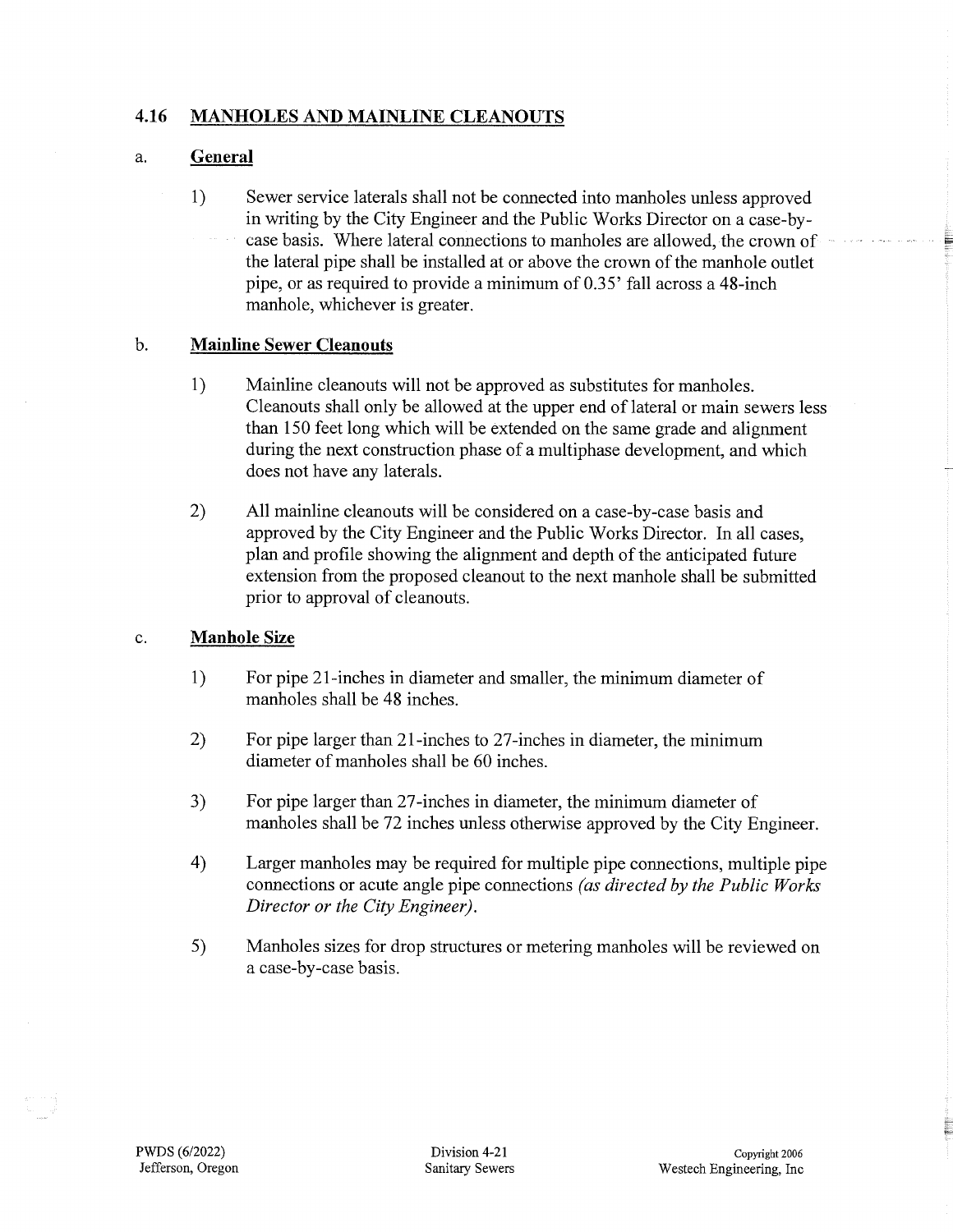#### d. **Manhole Location:**

- 1) Manholes shall be placed at the following locations:
	- a) Upper end of all lateral sewers, except as provided above.
	- b) Every change in grade or alignment of a sewer.
	- c) Every change in size of a sewer:
	- d) Each intersection or junction of sewers, excluding service laterals 6 inches or less in diameter.
	- e) Adjacent to the center radius point of a cul-de-sac.
	- f) In front of the last property or lot being served, a minimum of 10 feet past the common lot line of the adjoining parcel served.
	- g) At intervals of 450 feet or less.
- 2) Where practical, manholes shall be located at street intersections. All manholes from which future sewer line extensions are anticipated, shall have a pipe stub designed and installed at the grade and direction of the anticipated sewer main extension. Pipe stubs shall be a minimum of eight inches in size and shall protrude at least 2 feet outside the manhole base, and end with a watertight gasketed cap acceptable to Public Works.
- 3) Manholes shall not be located in the curb or in the gutter. Placement of manholes behind the curb shall be reviewed on a case-by-case basis for approval. Consideration shall be given to those sewer or public utility lines which already exist behind the curb.
- 4) Two manholes shall be installed when the horizontal deflection angle between two inlet pipes is an acute angle less than or equal to 80°. The intent of this requirement is to prevent side sewer connections from discharging into manholes against the direction of flow through the manhole. Such manholes shall be spaced a minimum of 10 feet clear from each other.

## e. **Manhole Rim Elevation**

- 1) The rims of all manholes located within paved or other hard surfaced areas *(or where paved pads are required around manholes per standard details)* shall be set to finished grade. Manholes outside of these areas shall be set above finish grade as shown on the standard details.
- 2) Concrete riser rings shall be used to bring casting to grade. The height from the top of the cone or flattop section to the rim shall not exceed 18-inches.
- 3) The rims of all manholes located outside of paved or other hard surfaced areas shall be set 6-inches above surrounding finish grade. Finish grade shall be defined as the final ground surface after grading and landscaping, as shown on the standard manhole rim adjustment details.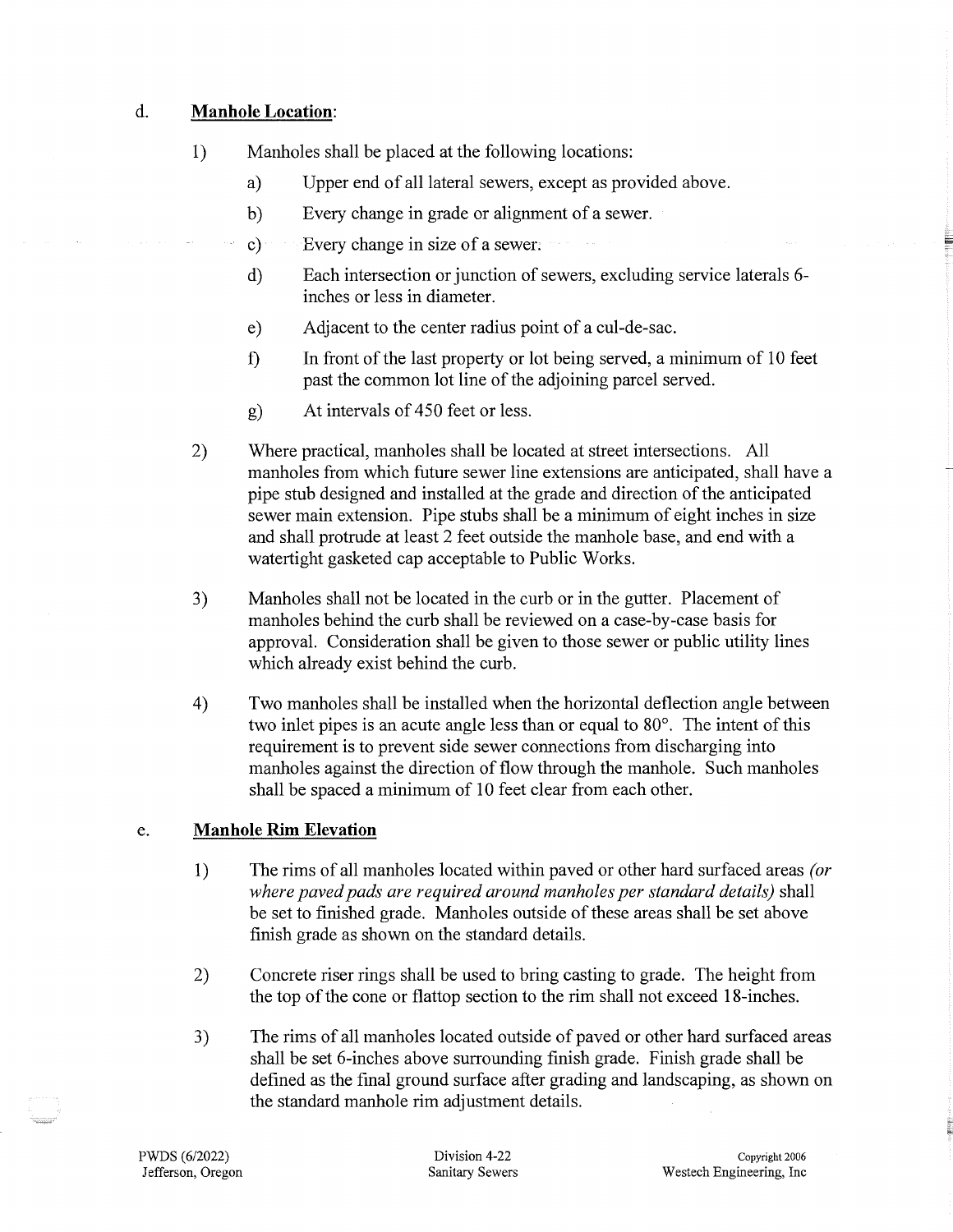4) Manholes within easements shall have lockdown lids only where specifically required by Public Works.

#### f. **Drop Across Manhole Structure**

- 1) Generally, the minimum vertical drop across a 4-foot diameter manhole is required as shown below *(drop across larger diameter manholes shall be increased to provide the equivalent channel slope across the manhole).* 
	- a) Straight through runs: 0.1' minimum drop
	- b) Bends greater than 45°: 0.2' minimum drop
	- c) For laterals connected to manholes, see PWDS 4 .18 *(prior written approval required).*
- 2) Maximum vertical drop across a 4-foot diameter manhole shall not exceed 18 inches with a beaver slide channel *(drops of more than 18-inches invert to invert require an inside drop assembly).*
- 3) Where pipes of different sizes enter the same manhole, the design shall generally provide that the crowns of the incoming pipes be set at the same elevation.
- 4) In cases where two pipes discharge into a manhole from opposite directions and one pipe has a slope more than 4% steeper than the pipe opposite, the invert of the pipe with the lower slope shall be set a minimum of 0.35 feet or *Yz* the pipe diameter, whichever is greater, above invert of the steeper pipe.
- 5) Manhole Flow Channels
	- a) Flow channels in manholes shall be of such shape *(semi-circular bottoms)* and slope to provide smooth transition between inlet and outlet sewer size/ invert to minimize turbulence and to ensure that the manhole channels are self-cleaning.
	- b) Flow channel height shall be to the crowns of the sewers. Benches beside flow channels shall be sloped from the manhole wall toward the channel to prevent accumulation of solids.
	- c) Beaver slide channels shall be shaped to allow the insertion of a 6-inch diameter by 3-foot long TV camera into the downstream sewer.

#### g. **Drop Manholes**

1) Drop manholes shall only be used in extreme cases of slope difference between existing and proposed sewer lines or when very special conditions exist such as a conflict with existing facilities which cannot be relocated. All drop manhole installations must be approved in writing by the Public Works Director on a case-by-case basis.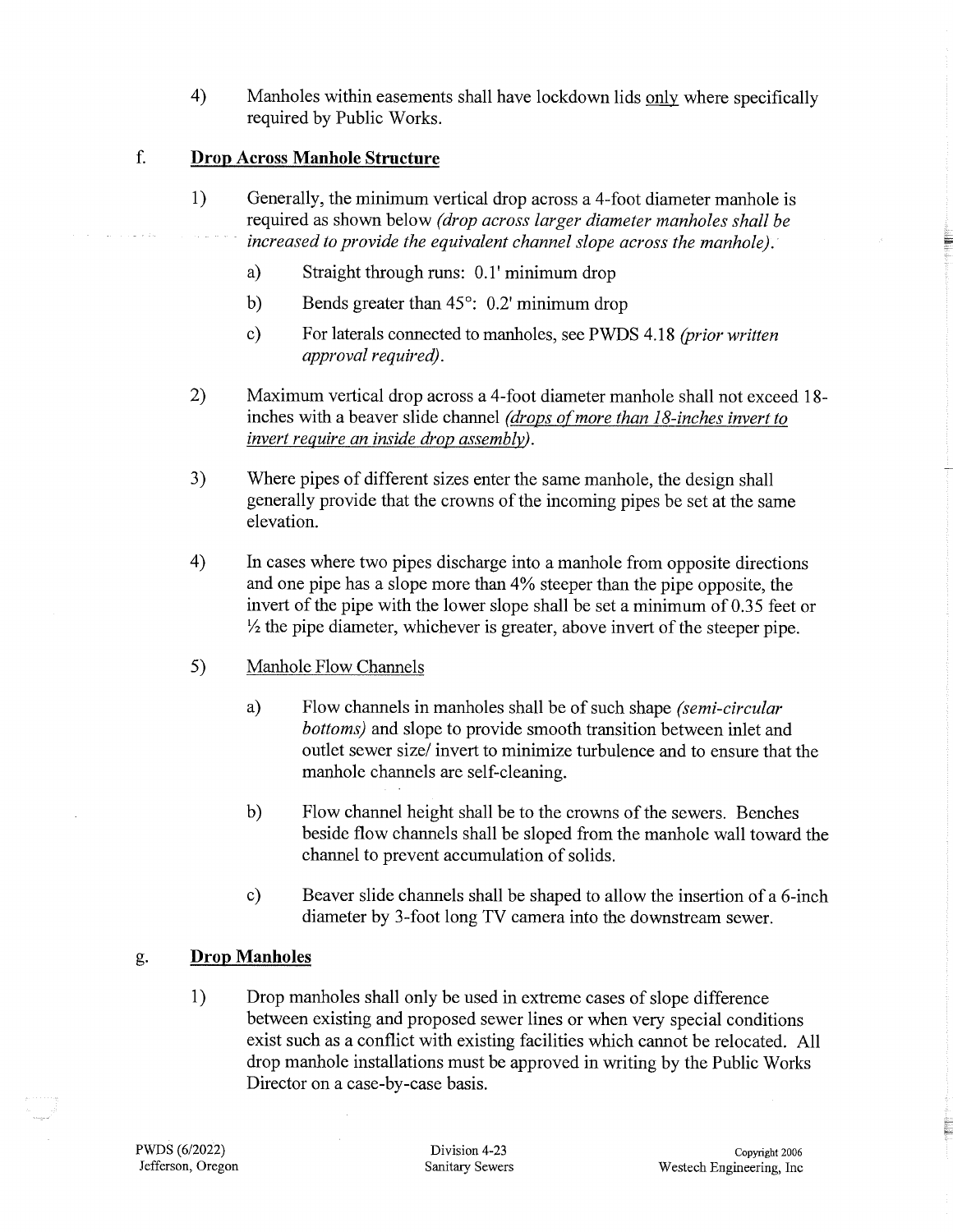- 2) Drop assemblies shall be provided for pipe lines 12 inches in diameter and smaller when entering a manhole with an invert more than 18 inches above the invert of the outlet line. The vertical displacement shall be measured at the inside manhole walls and not the manhole centerline. Pipe lines larger than 12-inches shall be introduced into the manhole at the manhole invert, unless otherwise approved by the Public Works Director on a case-by-case basis.
- 3) When allowed, inside drop manholes shall be a minimum of 60 inches in diameter. All inside drops shall be constructed with pipe per the standard details, with stainless steel support structures. No partitions will be allowed.

#### h. **Manhole Taps**

- 1) When an existing manhole is tapped to install a new sewer which will drain into the manhole, the crown of the new sewer shall generally match the crown of the existing pipes.
- 2) When the size of the new pipe being tapped into the existing manhole is the same size as the existing pipe exiting the manhole, the invert of the new pipe should be a minimum of 0.35 feet above the invert of the existing pipe, or higher as required to be above the normal sewage flow level.
- 3) A detail drawing showing the steps, bench and proposed connection is required for connections to existing manholes.
- 4) The drawing shall include notes to the effect that openings for connections to existing manholes shall be made by core-drilling the existing manhole structure and installing a rubber boot. Small chipping hammers or similar light tools which will not damage or crack the manhole base may be used to shape channels. Use of large pneumatic jackhammers shall be prohibited.
- 5) Unless otherwise approved by the City Engineer, manhole steps shall be installed in any manhole which does not have existing steps, and which is connected to or otherwise altered in any way *(per the standard construction notes, sealing* & *vacuum testing of all such existing sanitary sewer manholes connected to or altered is also required, including manholes with rim adjustments or when paving around existing sanitary sewer manholes).*

#### 1. **Metering & Sampling Manhole**

- 1) A metering and sampling manhole shall be installed on all systems meeting one of the following criteria:
	- a) A private sewer which contributes more than 5,000 gallons per day to the public sewer.
	- b) A private sewer which serves more than one structure on the same premises *(private collection system).*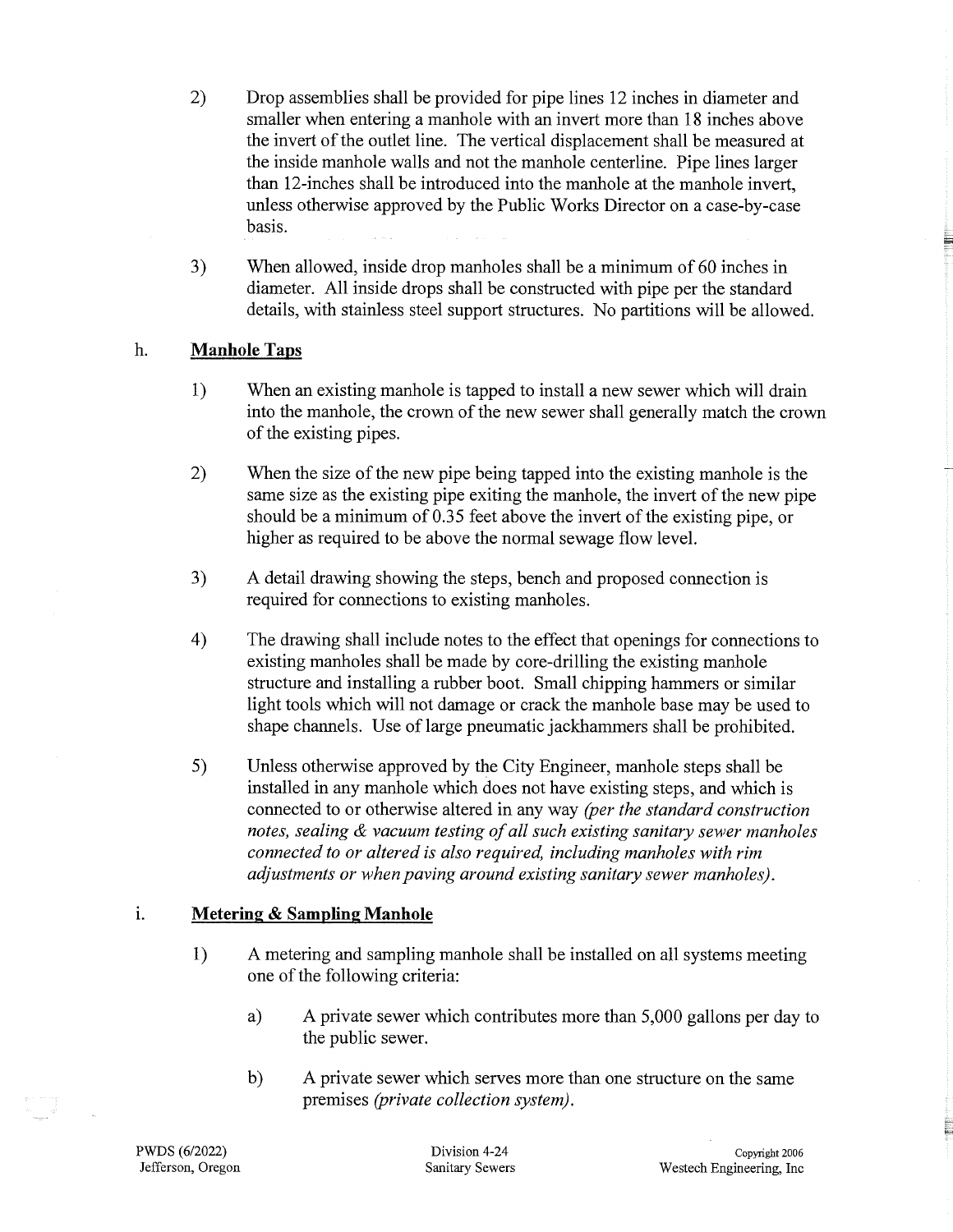- c) Industry or business which discharges high strength wastewater or wastewater with characteristics not commonly found in domestic sewage.
- 2) The minimum size sewer line upstream of the metering/sampling manhole structure shall be six (6) inches.
- 3) Metering and sampling manholes shall include permanent provisions for continuous and composite refrigerated sampling, continuous flow monitoring and recording, and flow paced sampling.
	- a) Separate conduits shall be provided between the metering  $\&$  sampling enclosure and the metering/sampling manhole so that the flow meter cable/wires and the sample tubing are not installed in the same conduit sleeve.
	- b) All bends in the conduit sleeves for the flow meter cable/wires and the sample tubing shall be long radius bends.
- 4) Sampling and flow monitoring may be required at the discretion of the Public Works Director.
	- a) All machinery, equipment, supplies and labor required to carry out the sampling and flow monitoring program shall be provided by the Developer *(equipment to be mounted in lockable insulated heated FRP enclosures acceptable to the Public Works Director),* and shall meet the City's prior approval.
	- b) Owner of the property being served shall be responsible for all permits & installation costs associated with providing, installing and connecting the conduit(s) and power to the metering  $\&$  sampling enclosures, and for the ongoing power costs.
- 5) A recorded access easement & maintenance agreement will be required for each such monitoring/metering manhole.

## **4.17 WORK ON EXISTING SEWERS**

## a. General

- 1) Connections of new service laterals to existing sewers shall be made watertight. Connection shall be made where possible to existing tees or wyes previously installed and capped. In all cases, the integrity of the existing tee or wye shall be verified by Public Works prior to connection *(see also PWDS 4.18. d for requirements relating to reuse of existing service laterals).*
- 2) Where tees or wyes for connection are absent or unusable, connection of service laterals into existing sewer lines shall be made with approved couplings or service saddles. Taps shall be installed without protrusion into or

È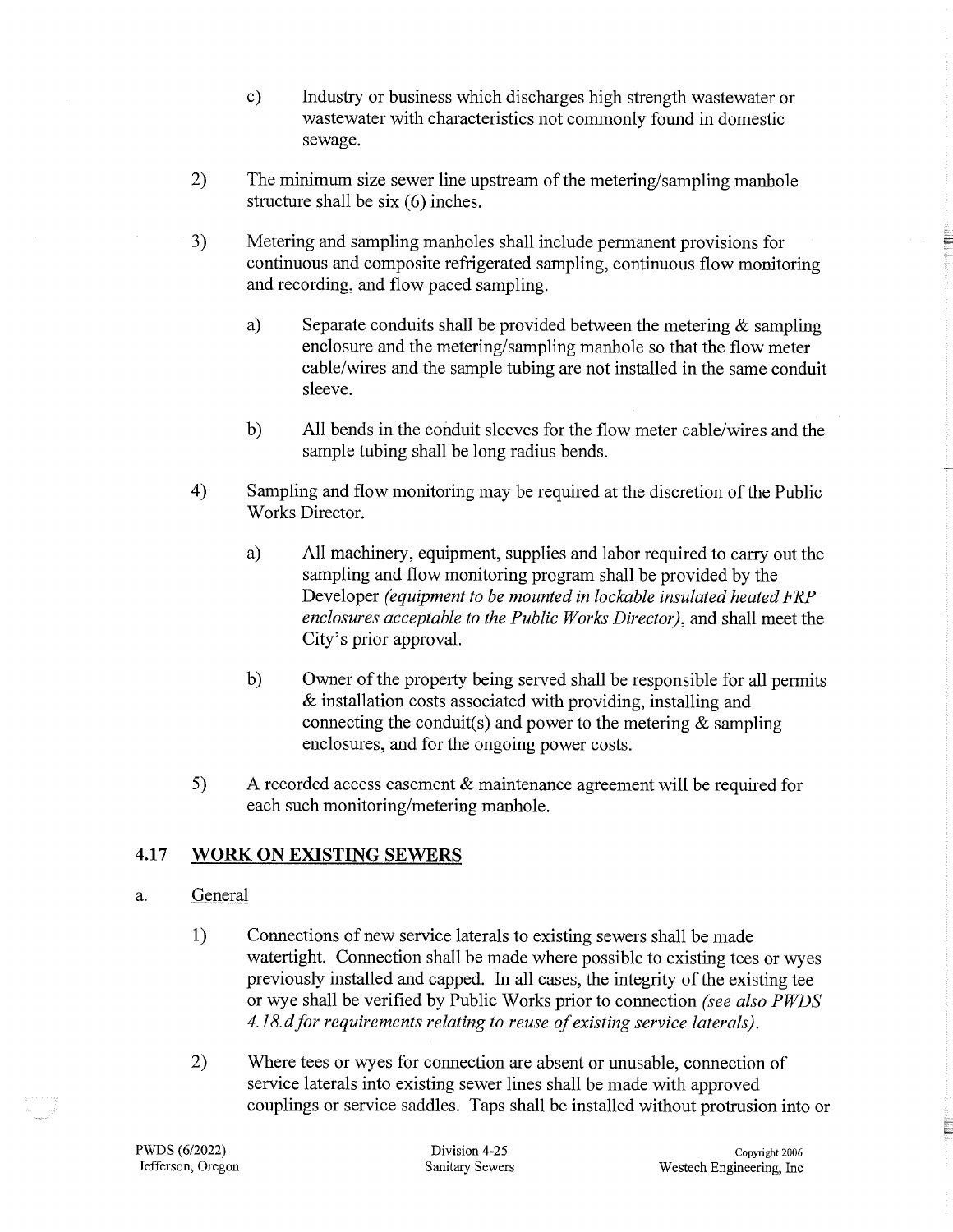damage to the existing sewer, and shall result in a watertight connection.

- 3) Service lateral connections to existing AC gravity pipe shall be with approved service saddles. Connections to all other types of existing gravity pipes shall use Insert-a-Tee type fittings. A note shall be added to the drawings stating that the coring machine for Insert-a-Tee couplings shall be anchored in accordance with the manufacturer's recommendations.
- 4) Existing Sewer Slope & Condition Verification.
	- a) As a condition of connecting to and/or extending sewer mainlines, the design shall include verification that the existing downstream sewer is in adequate condition and with adequate capacity to handle the new flows, and otherwise conforms with City standards.
	- b) This shall include verification of existing sewer slopes and alignments downstream of the connection point *(as part of the design topographic survey),* AND cleaning/TV inspection of existing mainlines which meet any of the following conditions: (a) existing or design slopes less than 1.0% or (b) have had a history of flow or maintenance problems, or  $(c)$  end with mainline cleanouts, or  $(d)$  existing mainline will be replaced as part of the project, or (e existing downstream mainlines are located in easements outside of public right-of-ways.
		- (1) Costs for survey, title research, inspection, cleaning and TV inspection are the responsibility of the development team.
	- c) The TV inspection shall be conducted by an approved technical service, using a track or wheel propelled self-leveling auto-focus pan-head camera which is equipped to make audio-visual recordings of the TV inspections on a USB storage device.
		- (1) A standard I-inch diameter ball shall be suspended in front of the camera during the inspection to determine the depth of any standing water *(with the ball in contact with the pipe invert).*  The pipe shall contain sufficient water to reveal low areas or reverse grades during the TV inspection.
		- (2) The USB storage device and written report *(or download link and pdf report)* shall be delivered to the City Engineer and the Public Works Director.
	- d) Unless otherwise approved in writing by the City Engineer, this survey verification *(including verification that downstream sewers outside of public right-of-ways are located within easements in compliance with current City standards)* and TV inspection shall be done as part of the design process *(approval by the City to defer this pre-design TV inspection work shall not relieve the Developer and/or the developer's contractor of the responsibility to correct problems subsequently*

E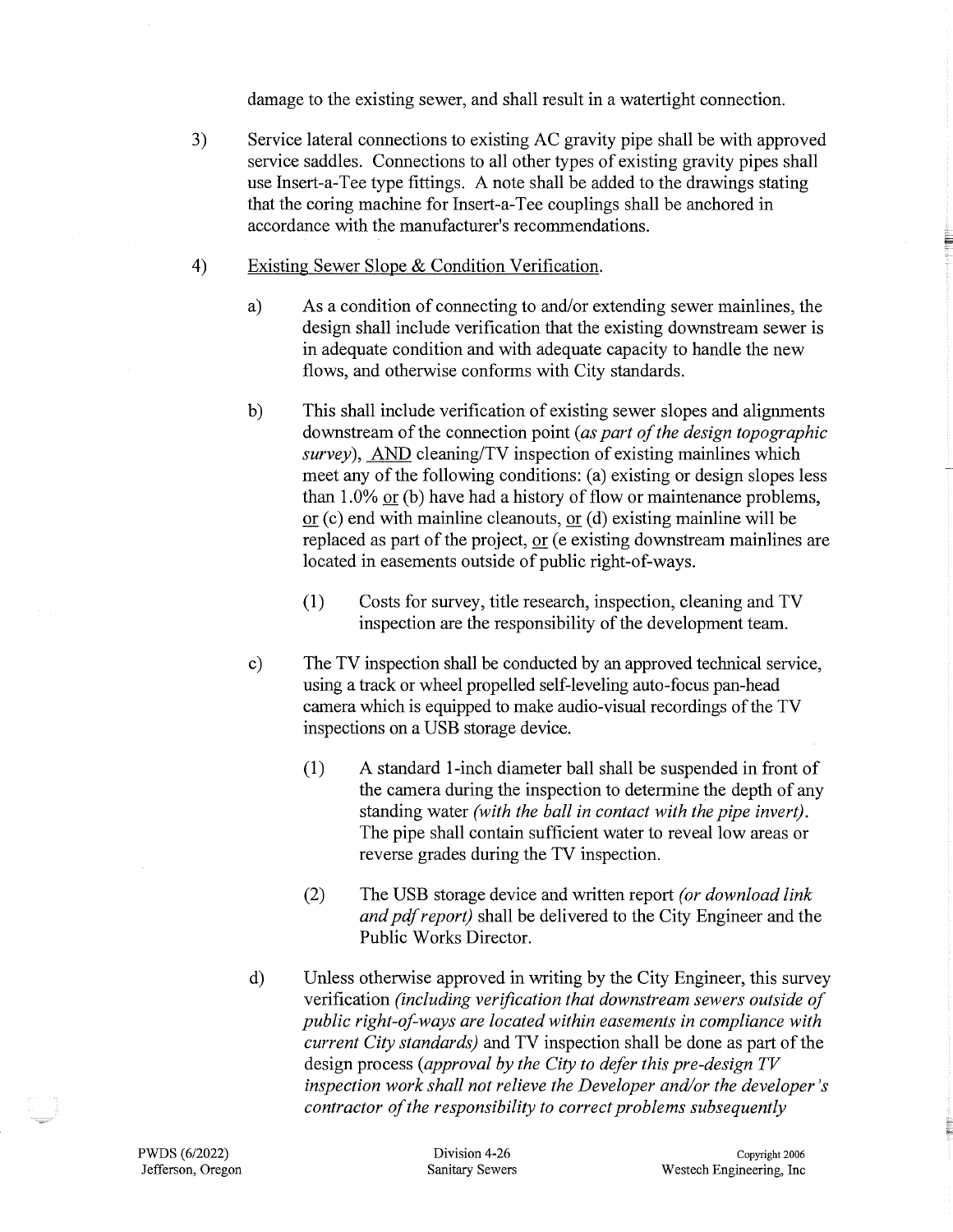*discovered).* If the development team uses sewer TV inspections previously performed by the City or others, any discrepancies discovered during construction shall remain the developer's entire responsibility.

e) The design shall include provisions to correct any adverse grade conditions, broken/obstructed pipe or other conditions found in the existing sewer which, in the opinion of the City Engineer, may cause sewer backups or significant access or maintenance issues upon extension of the mainline and connection of additional services, or sewer alignments which are not located within public right-of-ways or within recorded easements conforming with City standards. Any corrections of adverse conditions shall occur prior to extending the mainline or setting new manholes.

#### b. Manholes over Existing Sewers

- 1) In general, existing sewers shall be cut out to allow installation of new precast manholes *(with pipe coupling to existing pipe each way)*, unless otherwise approved by the Public Works Director and the City Engineer on a case-bycase basis.
- 2) Where cast-in-place manholes are approved to be constructed over existing sanitary sewers, such manholes shall conform to the requirements of OSSC (ODOT/APWA) 490.41, Manholes Over Existing Sewers and the following.
	- a) Two Waterstop Grouting Rings by Trelleborg *(or approved equal)*  shall be installed 0n each pipe *(one centered on the manhole wall thickness, with the splice joint down, and the other outside of the first with the joint opposite* & *upward)* prior to concrete placement for the manhole base. Adequate concrete shall be placed on the outside of the manhole barrel doghouse notch to fully encapsulate the second grouting ring.
	- b) The existing pipe shall not be broken out until after the completion of the manhole test.
	- c) Notes to this effect shall be placed on the construction drawings.
- c. Maintaining Sanitary Sewer Flows. The construction of sewer improvements that impact existing sewers shall address the following, including notes on the drawings.
	- 1) All existing sanitary sewer system components shall remain in service through the construction operations unless specific exceptions are approved in writing by Public Works and the City Engineer, and written approval from each affected property owner.
	- 2) Sewer service from upstream and affected properties must be maintained unless such written approval is granted. The methods used to maintain sewer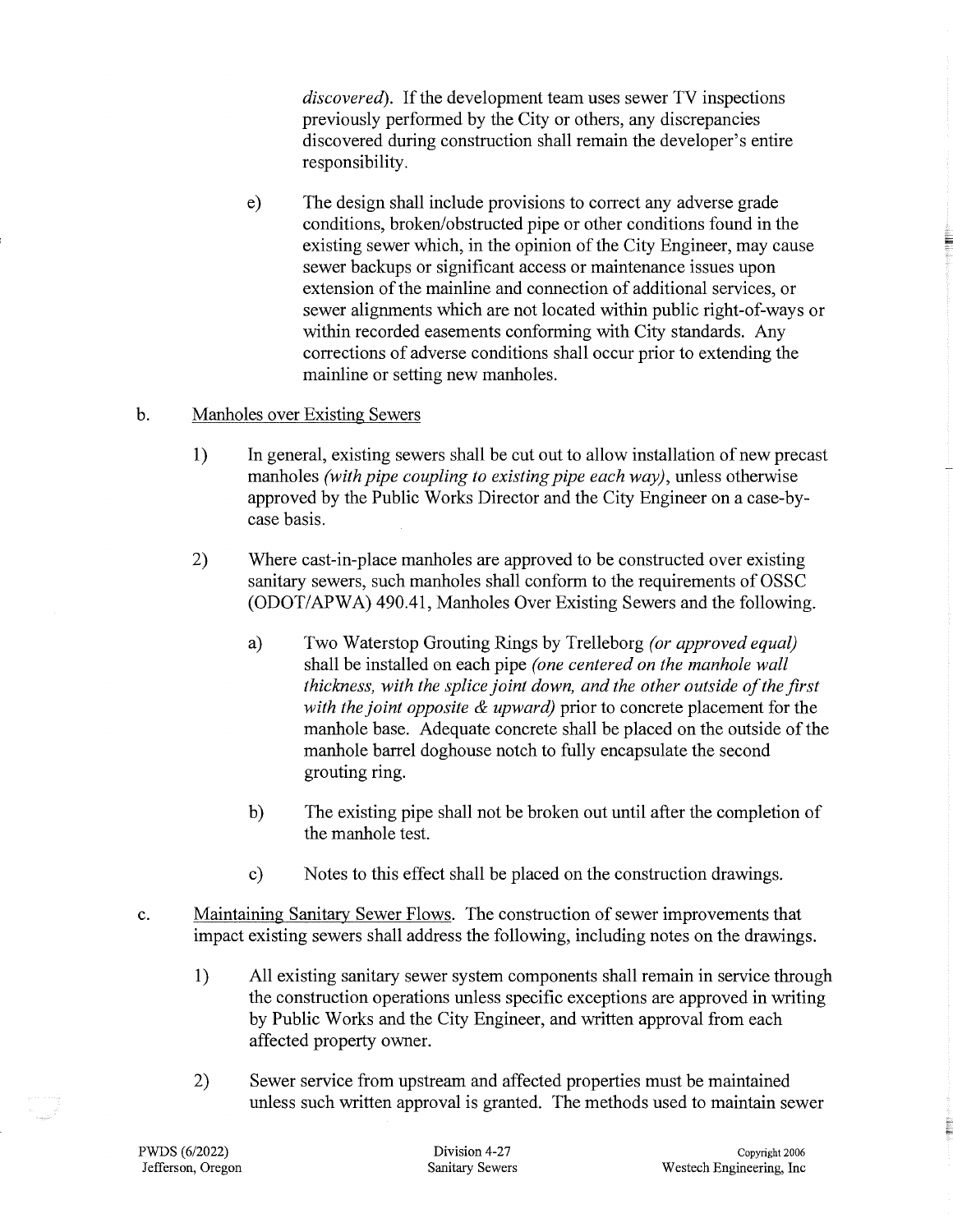flows shall be the Contractor's design, subject to approval by the City. Required methods of conveying sewer flows may include; but are not limited to, bypass pumping, use of flow through plugs with periodic release of sewage flows, etc. The bypass system shall be capable of conveying flows when the sewers are flowing full. Normal unrestricted flows shall be restored at the end of each work day. Bypass systems left in place or operated outside normal working hours shall be monitored continuously by the Contractor personnel unless alternate arrangements proposed by the Contractor are acceptable to the City *(ie. high level* & *pump fail alarm callouts, etc.).* The Contractor shall provide for City review all submittal information required to demonstrate *(to the satisfaction of the City)* compliance with these requirements.

3) Contractor shall be responsible for all costs related to maintaining sewer flows, as well as all costs for cleanup, damages and fines resulting from any sewerage spill or overflow associated with any methods used to convey sewage flows during construction.

#### **4.18 SEWER SERVICE LATERALS**

#### a. General

- 1) Sewer service laterals are building sewers as defined above.
- 2) An easement shall be recorded for any sewer lateral which encroaches on or crosses any property other than one being served.
- 3) Sewer service laterals shall not tie into manholes unless approved by City Engineer and Public Works Director on a case-by-case basis. Where allowed, lateral inverts shall provide a minimum of 0.5 feet fall across the manhole, or the lateral shall match crowns with the outlet pipe, whichever is higher.
- 4) As a minimum criterion, construction of the sewer service lateral shall be of the same quality and meet the same requirements as the public sewer with regard to materials, watertightness, and location. In addition, these sewers shall conform to the State and local plumbing codes and restrictions. No roof, surface, foundation, or stormwater drain lines shall be connected to the public sewers or service laterals.
- 5) Each legal lot of record shall be provided with a separate sewer service lateral connected to the public or approved private sewer main. Combined sewer service laterals will be permitted only when the property cannot legally be further divided. An example of this is a residential lot with a house and detached garage or shop with plumbing fixtures.
- 6) Separate sewer service laterals shall be installed to serve each side of duplex lots. Separate sewer service laterals shall be installed to serve each unit of condominiums or to serve each unit of developments with separate detached dwelling units *(except where otherwise approved by the Public Works*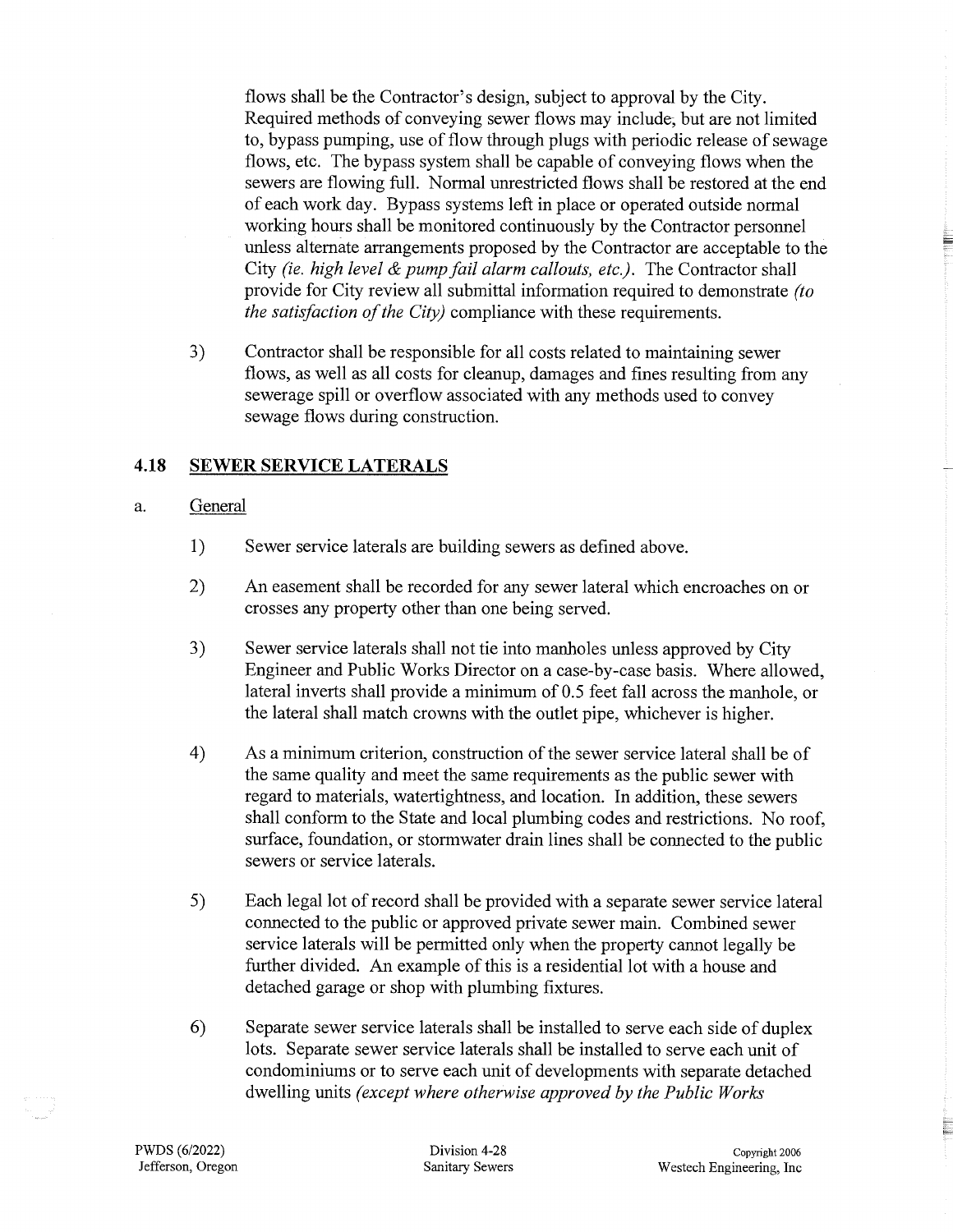*Director for RV* & *MH parks, separate detached accessory dwelling units on single family lots which can connect to the primary structure sewer service, etc.).* 

- 7) Additional sanitary sewer laterals must be stubbed into the property lines sufficient to serve all residential parcels *(including those which can be further partitioned in the future)* where such service or future partition would require that new streets be cut to install such services, or where the service line must cross intervening property to provide such future service.
- 8) Where sanitary sewer laterals connect to sewer mainlines in the street, the top of curb and the gutter pan shall be stamped at the point of the service crossing as required by the standard details and standard notes.
- 9) Perpendicular. Unless otherwise approved in writing by the City Engineer and the Public Works Director on a case-by-case basis, sewer service laterals shall be installed from the mainline to the property line perpendicular to the street centerline. Permanent installation of sewer service laterals parallel with the right-of-way is generally prohibited, except where extenuating circumstances exist which meet the variance criteria.
- 10) For reference only, OPSC 710.l requires that a private backwater check valve be installed *(on the private side of the property line cleanout)* when a drainage fixture is installed on a floor level that is lower than the top of the nearest upstream manhole or cleanout structure. In all cases, this backwater valve shall be installed on the private side of the property line cleanout *(backwater valve is typically installed between the cleanout just outside the building and the building wall).*

While this backwater valve is a private item covered under the OPSC *(ie. not under Public Works jurisdiction for inspection or maintenance),* property owners and homebuilders may wish to consider using a backwater valve designed to allow inspection, cleaning and maintenance to be performed from the surface *(such as the Clean Check by Rector seal).* Failure to install a backwater valve per OPSC requirements will not result in any liability by the City *(for either cleanup or repairs)* in the event there is a sewage backup into a building which would have been prevented by an operable backwater valve installed as required by the OPSC. Any backwater valve shall be installed so that it remains accessible at all times for inspection, maintenance and replacement of valve parts.

#### b. Minimum Diameter and Slope

- 1) The minimum inside diameter of a sewer service lateral shall be four (4) inches and shall be equal to or greater than the building plumbing stub *(building drain)* diameter.
- 2) The minimum inside diameter of sewer service laterals to serve multifamily dwellings or commercial buildings shall be  $s$ ix  $(6)$  inches. Fixture unit

PWDS (6/2022) Jefferson, Oregon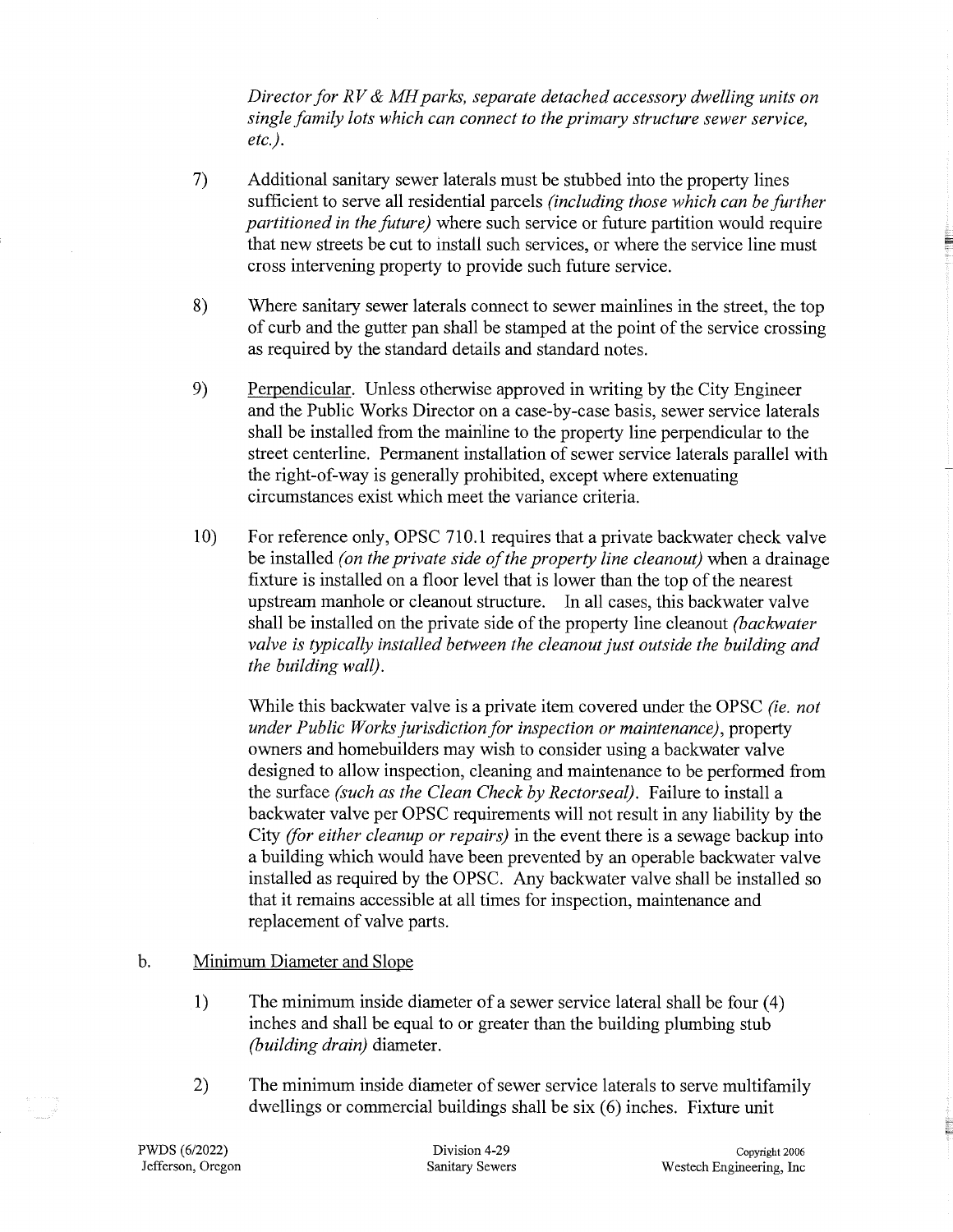equivalents shall be determined in accordance with the Oregon Plumbing Specialty Code (OPSC).

- 3) Minimum sizes and slopes for sewer service laterals, based on the fixture unit equivalents, shall be in accordance with the Oregon Plumbing Specialty Code (OPSC).
- 4) Sewer service laterals for townhouses and similar cluster housing developments shall be installed on a uniform slope from the main line sewer connection to a point five (5) feet from the end of the building drain conforming to the above requirements.

#### c. Service Lateral Cleanouts

- 1) A cleanout *(set in a cleanout box conforming with City standard details)* shall be installed at or near the right-of-way line or sewer easement boundary line for all sanitary sewer service laterals, at a location acceptable to Public Works. The sanitary sewer service lateral shall extend beyond the property line/sewer easement boundary cleanout to the back of any PUE fronting the right-of-way or easement, or to the far side of easements for public utilities, whichever is further.
	- a) Where sewer laterals are required or shown along flagstem or common use driveways *(or which cross property other than that being served),*  the pipe shall be extended to the end of the driveway or to the boundary of the lot being served *(whichever is farther)* in conjunction with the development infrastructure construction.
- 2) For long sewer service laterals, a cleanout to City standards shall be installed on the upstream side of any intermediate property lines crossed *(including on the upstream side of the property line where the lateral crosses onto the property being served),* as well as at maximum 100-foot intervals beyond the right-of-way or easement cleanout, and at bends as required by the Oregon Plumbing Specialty Code (OPSC).
- 3) Unless otherwise approved by the City Engineer, sewer service laterals shall have at least four (4) feet of cover from finish grade *(typically sidewalk grade)* at the right-of-way or easement line. Generally, the topography of the property will dictate how deep the service line must be.

#### d. Existing Sewer Service Laterals

1) The City is under mandate from the Oregon Department of Environmental Quality (DEQ) to reduce infiltration and inflow (I/I) of storm runoff and groundwater into the City's sanitary sewer system. A significant portion of the (I/I) problems in the City's sewage collection system are attributable to leaking sewer service laterals or drains connected to service laterals. DEQ and City standards require that "No person shall discharge or cause to be discharged any storm water, surface water, groundwater, roof runoff,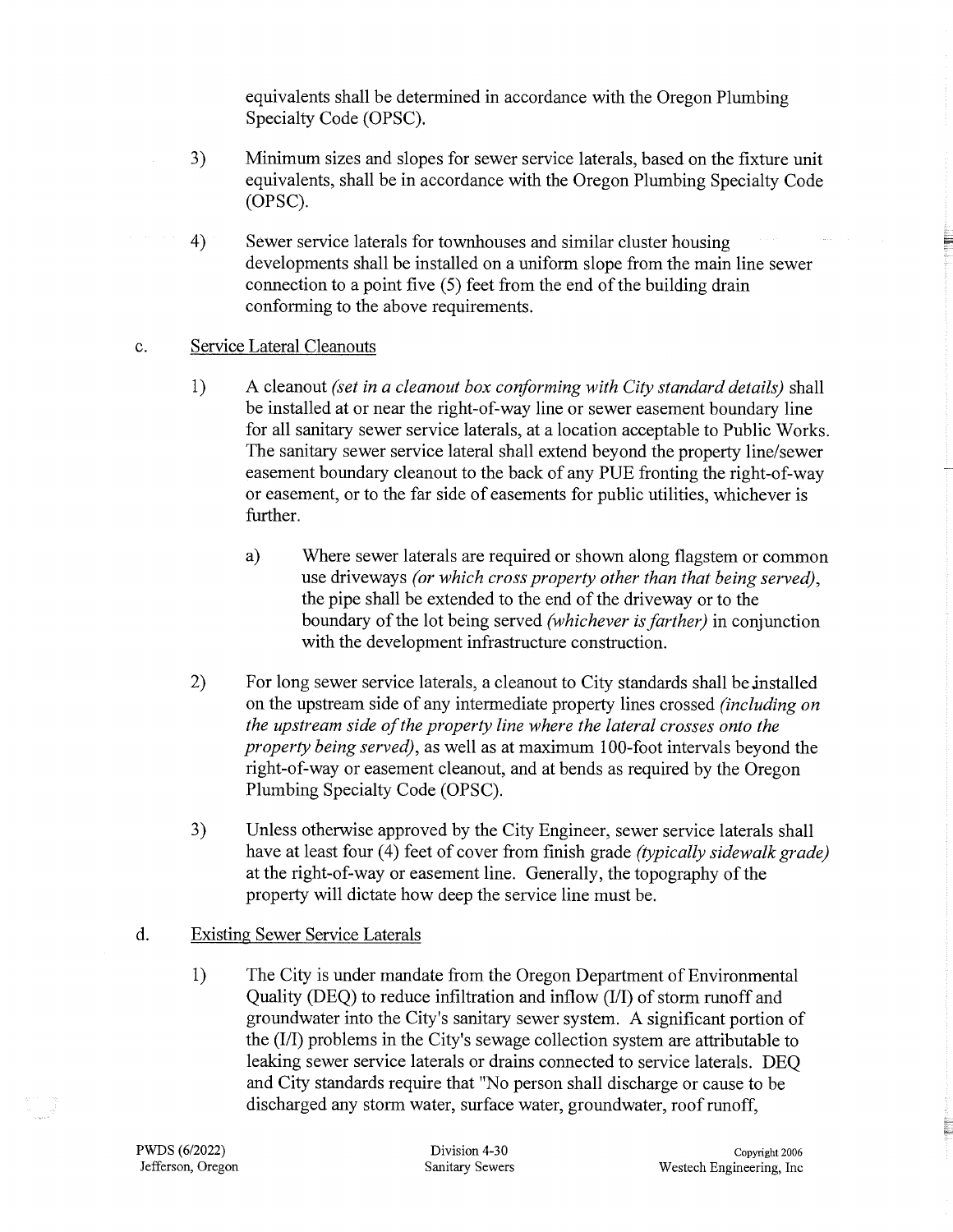subsurface drainage to any sanitary sewer." The City requires applicants to demonstrate compliance with this ordinance by testing existing sanitary sewer service laterals *(at the expense of the applicant)* which are proposed for continuing use.

- 2) Unless waived in writing by Public Works *(for newer PVC laterals),* all existing sewer service laterals shall be air tested from the mainline to the building to verify that it is free of leaks or defects. The service laterals shall be tested at 4 to 5 psi, and a loss of 0.5 psi in 15 seconds constitutes a test failure. The service lateral shall be replaced if defective. Cleanouts per PWDS *(& plumbing code)* requirements shall be installed on existing sanitary sewer service laterals which are proposed for continuing use *(ie. those which do not already have cleanouts).*
- 3) If existing sewer service laterals are abandoned or not used, the sewer lateral shall be plugged watertight at the mainline in a manner acceptable to Public Works. All such plugged mainlines shall be inspected by Public Works prior to being covered, and may be TV inspected during the winter following the end of the first year of service to verify that the plug remains watertight. Any excavation, repairs or surface restoration required to correct leaking plugged laterals will be the responsibility of the party performing the original work.
- e. Grease Removal.
	- 1) Provisions acceptable to Public Works shall be made for grease removal for any installations with commercial or similar kitchens, or other applications as required by Public Works.
	- 2) Unless otherwise approved by Public Works, a minimum two compartment exterior gravity grease interceptor vault *(1000 gallon minimum)* shall be provided, particularly in any application where hot water or steam cleaning of commercial type kitchens is utilized. Larger sizes shall be provided as required by 2017 Oregon Plumbing Specialty Code (OPSC) table 1014.3.6 *(gravity grease interceptor sizing).*
	- 3) Outlet Samplihg. Provisions shall be included to allow for sampling of the grease interceptor vault effluent *(ie. details for outlet junction box, vertical drop cleanout or equivalent shall be included on the drawings).*
	- 4) Any proposal for a gravity grease interceptor vault smaller than 1,000 gallon capacity shall include documentation that the unit is sized per the requirements of the 2017 OPSC table 1014.3.6 *(or current edition).*
	- 5) A maintenance agreement (acceptable to the Public Works Director and City Attorney where applicable) shall be recorded against the property.
	- 6) Property owner shall provide the City with a copy of a maintenance contract with a certified grease removal company, and copies of cleaning and/or maintenance work orders.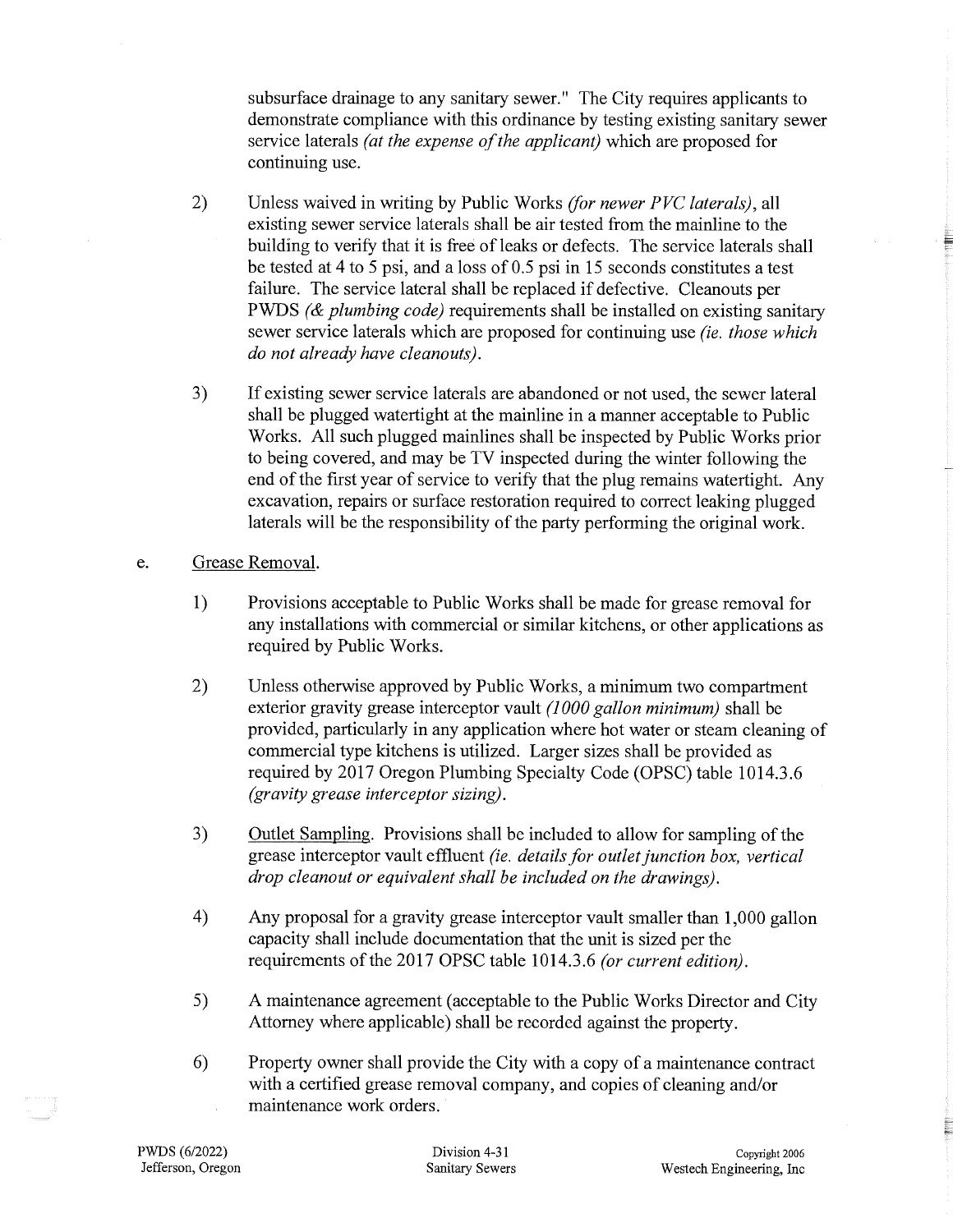#### f. Private Sewer Pump Stations.

- 1) As noted under PWDS 4.9.a.3, gravity sewer service is required where possible. Installation of private sewer pump stations is not allowed except with express prior written approval by the Public Works Director and the City Engineer on a case-by-case basis *(during land use approval where applicable, and prior to submittal of project design drawings for review otherwise).*
- 2) Any private sewer pump stations approved by the City shall meet standards established by the Public Works Director and the City Engineer (see PWDS 4.3), the Oregon Plumbing Specialty Code (OPSC) and other applicable codes or standards *(whichever is more stringent).*
- 3) When private sewer pump stations are approved for use, detailed design drawings shall be submitted for review by Public Works as part of the development drawings, illustrating the basis-of-design for the pump, tank & all accessories meeting City standards, including the following.
	- a) Details showing and callouts listing all applicable manufacturer information for the selected system, including make, model, size of pump and tank, cut sheets as applicable.
	- b) Anchor block or ballast sizing.
	- c) Callouts and/or drawings specifying control panels & features proposed for installation, including an accessible visible and audible alarm activated in the event of pump failure *(overload, mechanical failure or high water condition)* as required under OPSC 710.9, etc.
- 4) Single Lot Served. A private sewer pump station shall not be allowed to serve more than one legal lot of record.
- 5) Septic & Holding Tanks Prohibited. Pumping from septic tanks or other similar holding tanks is expressly prohibited.
- 6) Recorded Agreement Required. An operation & maintenance agreement acceptable to the City shall be recorded against the property.

## **4.19 PRIVATE COLLECTION SYSTEMS**

- a. Private collection system sewers shall be designed in conformance with main line standards specified herein when plumbing code grade requirements of Oregon Plumbing Specialty Code (OPSC) Section 1106 cannot be met.
	- 1) A manhole is required at the connection to the City system.
	- 2) A monitoring/metering manhole may be required at the property line upstream from the manhole connection at the City main *(see PWDS 4.16. i).* A recorded access easement & maintenance agreement with the City will be required for each such monitoring/metering manhole.

;;;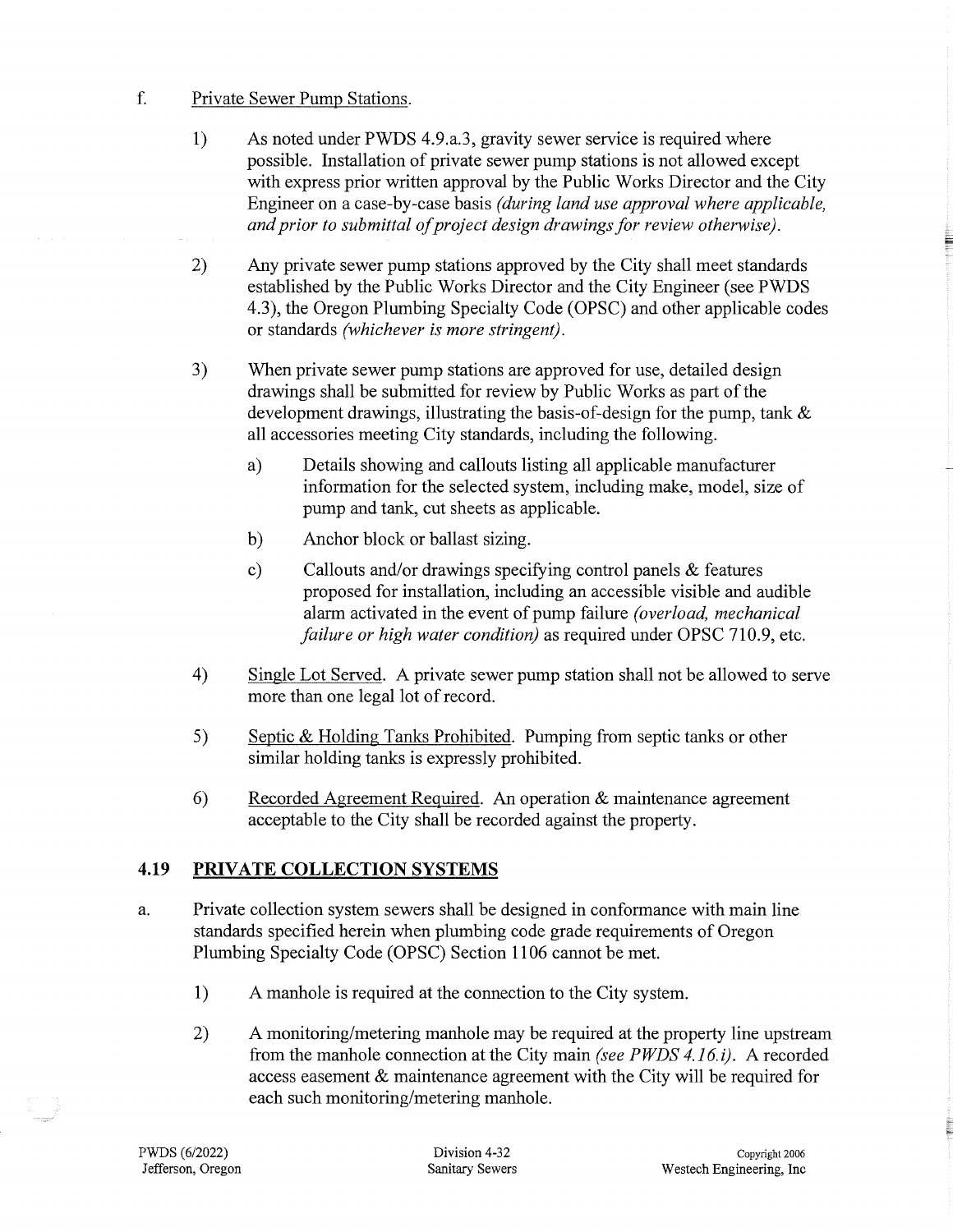- b. These provisions of the PWDS do not, nor are they intended to supersede the Oregon Plumbing Specialty Code (OPSC), but are intended to allow the design engineer flexibility in the design of private sewer systems where the OPC minimum slope requirements cannot be satisfied.
- c. PWDS 4.18, Sewer Service Laterals, must be used for sewer service lines in the system with the following exceptions:
	- 1) The minimum size sewer line upstream of the monitoring manhole structure shall be six (6) inches.
- d. See requirements and criteria under PWDS 4.18.frelating to private sewer pump stations.

#### **4.20 UNDERGROUND WARNING TAPE & TRACER WIRE**

- a. Detectable or non-detectable acid and alkali resistant safety warning tape shall be provided along the full length of all service laterals and all mainlines not located under sidewalks or paved portions of public streets.
- b. Underground warning tape shall be placed a minimum of 12-inches and a maximum of 18-inches below the finish ground surface, and shall be continuous the entire length of the service laterals installed from the mainline to the back of the PUE. Where required for mainlines not located under sidewalks or paved portions of public streets, the warning tape shall be continuous between manholes or cleanouts.
- c. All sanitary piping *(both public lines and private lines within right-of-way or easements)* shall have an electrically conductive tracer wire, 12 gauge minimum size single strand insulated copper with green sheathing, installed in the trench for the purpose of locating the pipe in the future. The tracer wire shall run the full length of the installed pipe, with each end accessible from the surface through a manhole or clean out.